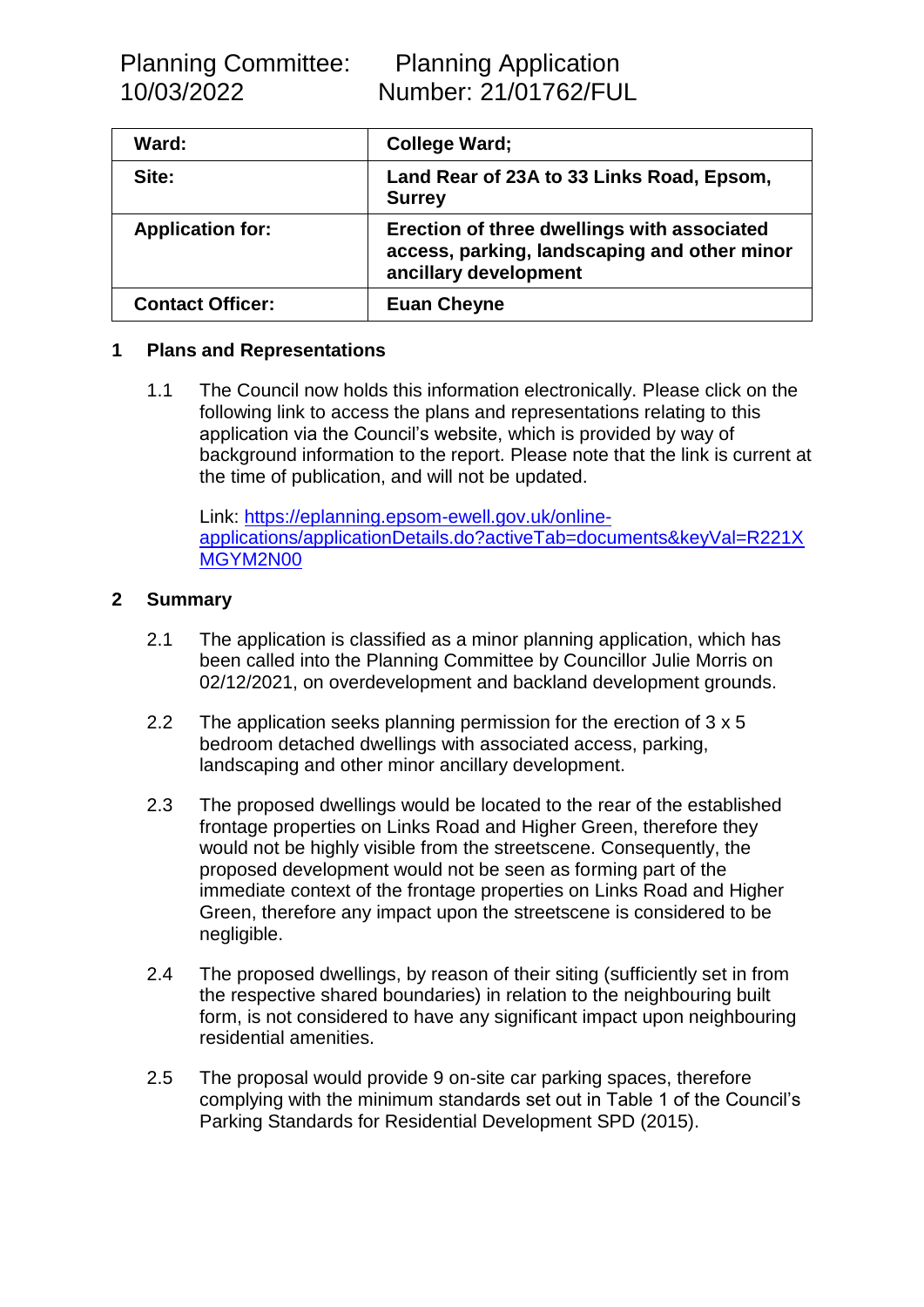- 2.6 The proposed development would comprise of 14 replacement trees, a mix of Silver Birch and Lime trees. There would also be native hedgerow planting throughout the site. It is considered that there would be some betterment on site i.e. more trees are planted than would be lost and thus the loss of T2, T27 and T28 has been mitigated. The Council's Arboricultural Officer has raised no objection in principle.
- 2.7 A number of ecological enhancement measures are proposed to include the creation of native hedgerows, native wildflower green roof planting and bird/bat boxes. The Council's Ecology Officer has raised no objections, subject to a planning condition outlining the implementation and monitoring of the proposed enhancements.
- 2.8 There is a presumption in favour of granting sustainable development unless the application policies provides a clear reason for refusing permission (Paragraph 11(d)(i) of the NPPF). The adverse impacts of the development are not held to significantly and demonstrably outweigh the benefits, when assessed against the NPPF, as a whole.
- 2.9 The planning history of the site is a substantial material consideration in this case. The Planning Inspectorate in both dismissed appeal decisions (ref. APP/P3610/W/16/3165832 in 2017 and ref. APP/P3610/W/19/3240329 in 2020) concluded that the application site is not a rear garden, therefore the specific presumption against the loss of rear domestic gardens in Policy DM16 does not apply.
- 2.10 It is considered that the proposal has taken into account the previous concerns raised by the Planning Inspector on the harmful effect on character and appearance of the surrounding area/experienced from the rear of properties on Links Road and the relationship with nearby trees and overcome them.
- 2.11 The application is recommended for APPROVAL subject to planning conditions being imposed.

# **3 Site Description**

- 3.1 The site comprises an oblong parcel of land of approximately 0.355 hectares located to the rear of No's. 23A to 33 Links Road and the rear of No's 35 to 45 Higher Green. It is located on the north east side of Links Road. The site includes an access strip located between No's. 25 and 27 Links Road.
- 3.2 The site presently comprises of large areas of grassland with mature trees located around the site's periphery. The surrounding area is predominantly residential in character and appearance comprising of two storey detached properties.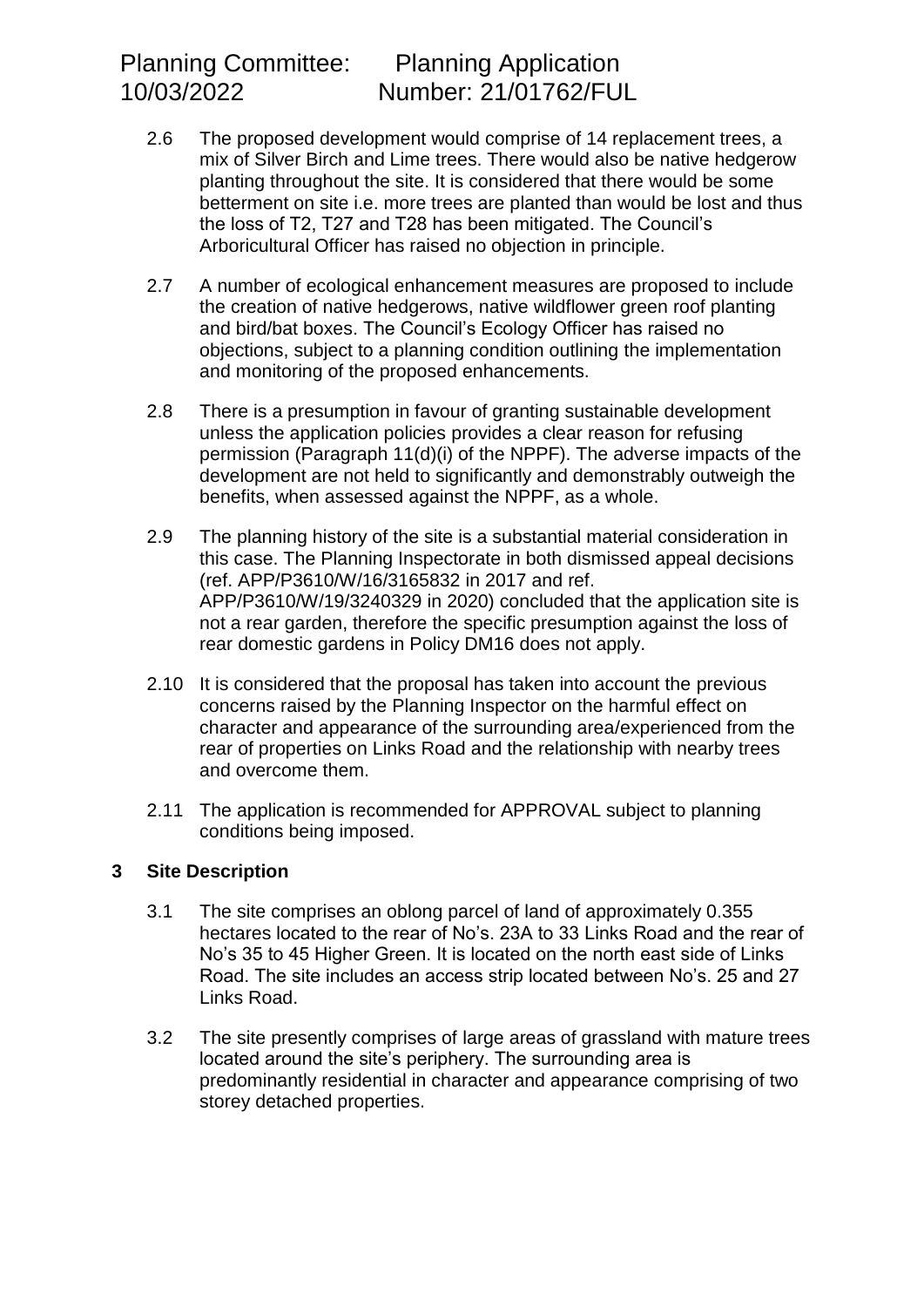Planning Committee: Planning Application

3.3 The site does not contain a Listed Building and is not located within a Conservation Area, however the site backs onto the Higher Green Conservation Area. There are a number of Tree Preservation Orders (TPOs) around the perimeter of the site.

## **4 Proposal**

4.1 The application proposes the erection of three dwellings with associated access, parking, landscaping and other minor ancillary development.

## **5 Comments From Third Parties**

- 5.1 The application was advertised by means of letter of notification to 15 neighbouring properties. To date (02/03/2022) 47 letters of objection (not including duplicates or those from the same address) have been received, summarised below:
	- no material difference in this application compared to previous refused applications
	- inappropriate backland development
	- adverse visual impact
	- design; inappropriate architectural style
	- impact on character; bulk and size of buildings out of proportion to the size of the land to be developed
	- development is on the edge of the Higher Green Conservation Area; the outlook from residents back gardens should be preserved
	- generation of noise and disruption
	- impact on drainage, flooding etc.
	- impact on ecology/wildlife etc.
	- impact on biodiversity; concern that proposed green roofs will not be maintained to a standard that enhances biodiversity
	- threat to the garden land, trees and wildlife that currently resides on this piece of land
	- potential root damage to trees
	- loss of light
	- overbearing
	- loss of outlook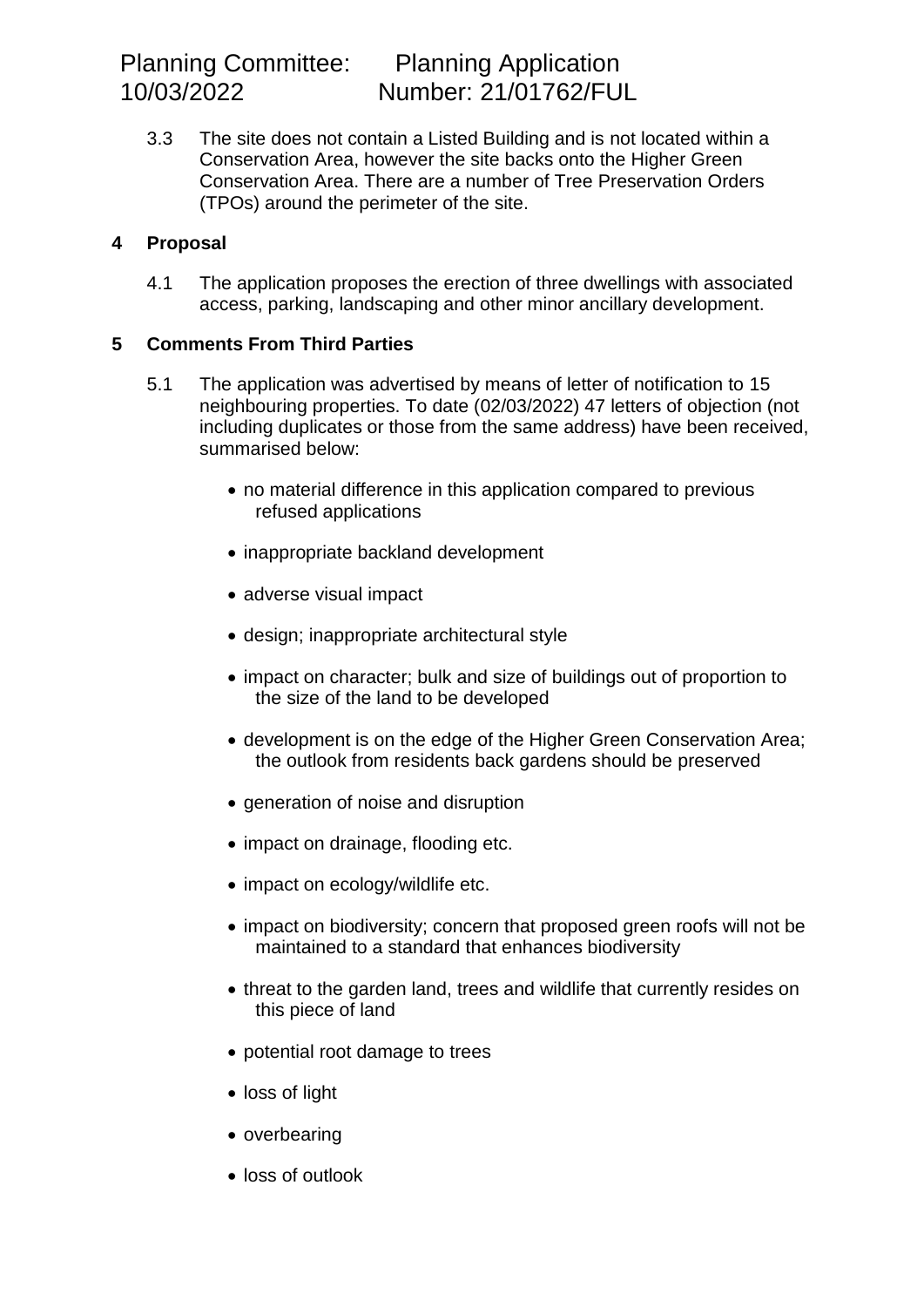- impact on neighbour amenities
- traffic/parking implications; significant potential for accidents from the entrance to the proposed development
- contrary to local plan policies
- proposed buildings are not modest in terms of their scale, bulk and footprint in conflict with Policy DM16
- would set a precedent for the rest of the street to start building homes in back gardens

A petition objecting to the planning application with 267 signatures to date (02/03/2022) has also been received.

A small number of objection letters contained non-planning related matters (e.g. problems arising from the construction period and restrictive covenants).

To date (02/03/2022) 20 letters of support have been received, summarised below:

- support design
- will add value to the area
- proposed houses are not visible from Links Road or Higher Green so no adverse visual impact
- will help meet housing targets; question why more cannot be provided
- energy efficient homes
- development will still leave plenty of garden and space for wildlife
- existing utilities will be more than capable of dealing with any extra demand
- adequate parking provision

The neighbouring properties formally notified of the application were No's. 23, 23A, 25, 27 and 29 Links Road; and No's. 35, 37, 39, 41 and 43 Higher Green.

The application site address is stated to be Land Rear of 23A to 29 Links Road, however the red line site boundary also lies to the rear of No's. 31 and 33 Links Road. As such, No's. 31, 33 and 37 Links Road; and No's. 45 and 47 Higher Green were later formally notified of the application.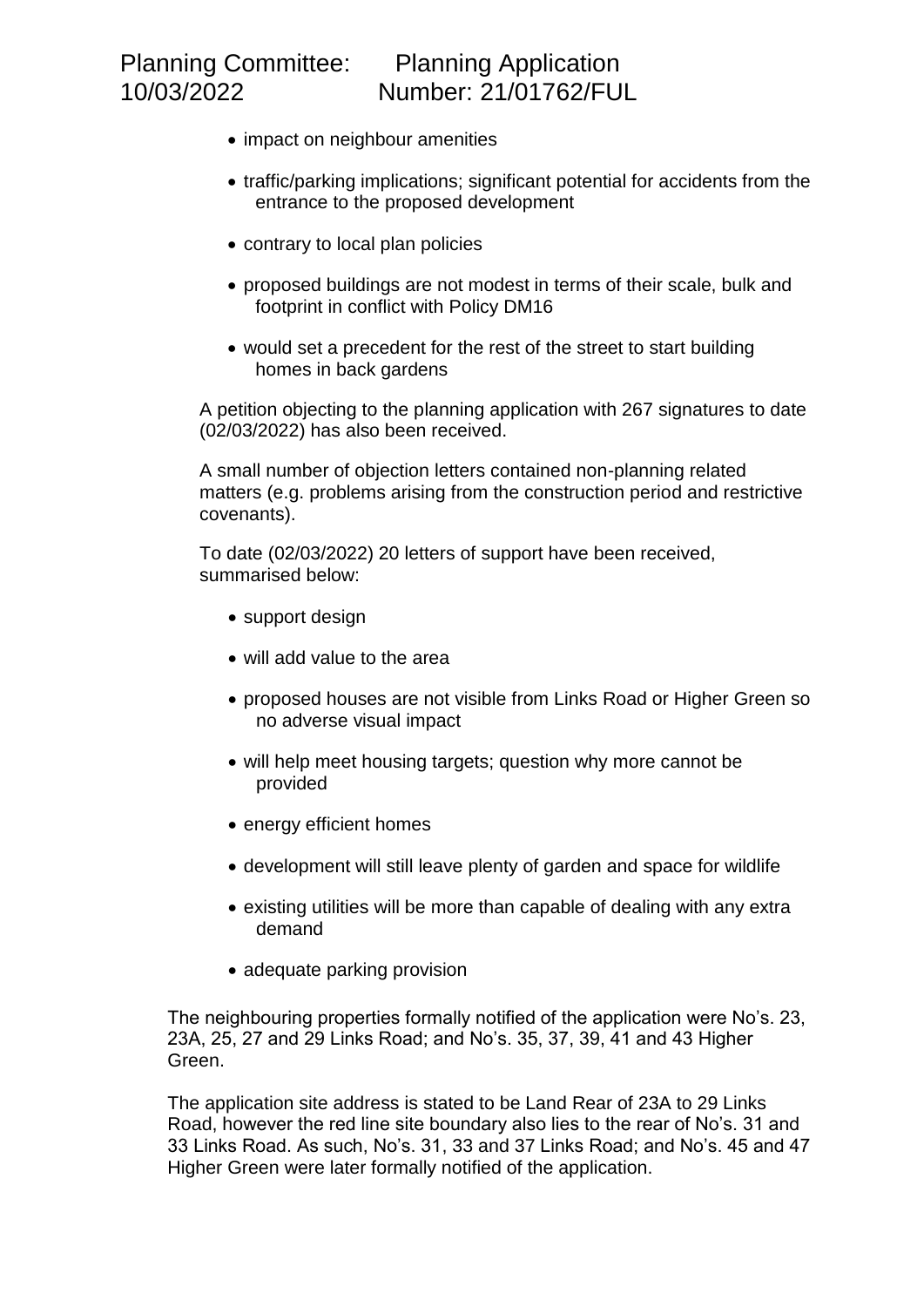Planning Committee: Planning Application

# **6 Consultations**

- 6.1 **Surrey County Council Highway Authority (CHA)**: No objections, subject to planning conditions.
- 6.2 **Epsom and Ewell Borough Council Arboricultural Officer**: No objections in principle, subject to planning conditions. There needs to be a tree protection condition applied requiring submission of tree protection details and method statements, because the service plans have not had the benefit of arboricultural appraisal. On balance consider that plots 1 and 2 are acceptable, but it would be preferable from a future living standards perspective to have just one house.
- 6.3 **Epsom and Ewell Borough Council Ecology Officer**: No objections, subject to a planning condition outlining the implementation and monitoring of the proposed enhancements.

# **7 Relevant Planning History**

| 19/00354/FUL | Erection of 4 new dwellings and<br>associated access, parking and<br>landscaping.                                        | <b>Application Refused</b><br>31/05/2019; Appeal<br>Dismissed 24/02/2020 |
|--------------|--------------------------------------------------------------------------------------------------------------------------|--------------------------------------------------------------------------|
| 16/00213/FUL | Erection of 4 new dwellings,<br>vehicular and pedestrian<br>access, parking and secure<br>cycle storage and landscaping. | <b>Application Refused</b><br>11/07/2016; Appeal<br>Dismissed 09/06/2017 |

## **8 Planning Policy**

National Planning Policy Framework (NPPF) (July 2021)

Local Development Framework (LDF) Core Strategy (July 2007)

Policy CS3 – Biodiversity

Policy CS5 – The Built Environment

Policy CS6 – Sustainability in New Developments

Policy CS16 – Managing Transport and Travel

LDF Development Management Policies Document (September 2015)

Policy DM4 – Biodiversity and New Development

Policy DM5 – Trees and Landscape

Policy DM8 – Heritage Assets

Policy DM9 – Townscape Character and Local Distinctiveness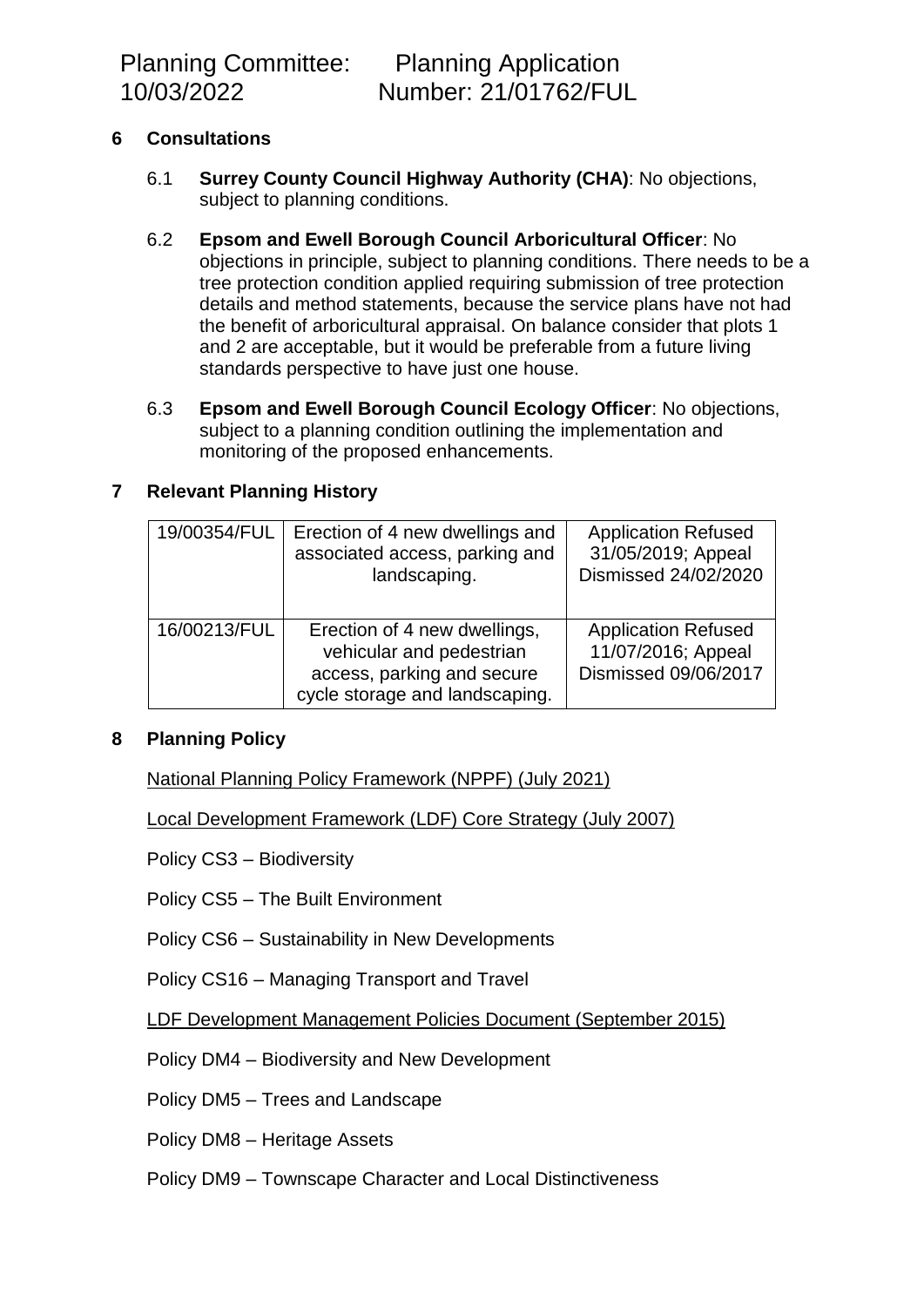Planning Committee: Planning Application

10/03/2022 Number: 21/01762/FUL

- Policy DM10 Design Requirements for New Developments (including House Extensions)
- Policy DM11 Housing Density
- Policy DM12 Housing Standards
- Policy DM16 Backland Development
- Policy DM21 Meeting Local Housing Needs
- Policy DM22 Housing Mix
- Policy DM35 Transport for New Development
- Policy DM36 Sustainable Transport for New Development
- Policy DM37 Parking Standards

## **9 Planning Considerations**

- 9.1 The main issues for consideration in relation to this application are as follows:
	- Principle of Development
	- Quality of Accommodation
	- Housing Mix
	- Impact upon Character and Appearance of the Area
	- Impact upon Neighbouring Residential Amenities
	- Highways, Parking and Cycle Parking
	- Refuse and Recycling Facilities
	- Trees and Landscaping
	- Biodiversity and Ecology
	- Sustainability
	- Community Infrastructure Levy (CIL)
	- Conclusion/Planning Balance

## Principle of Development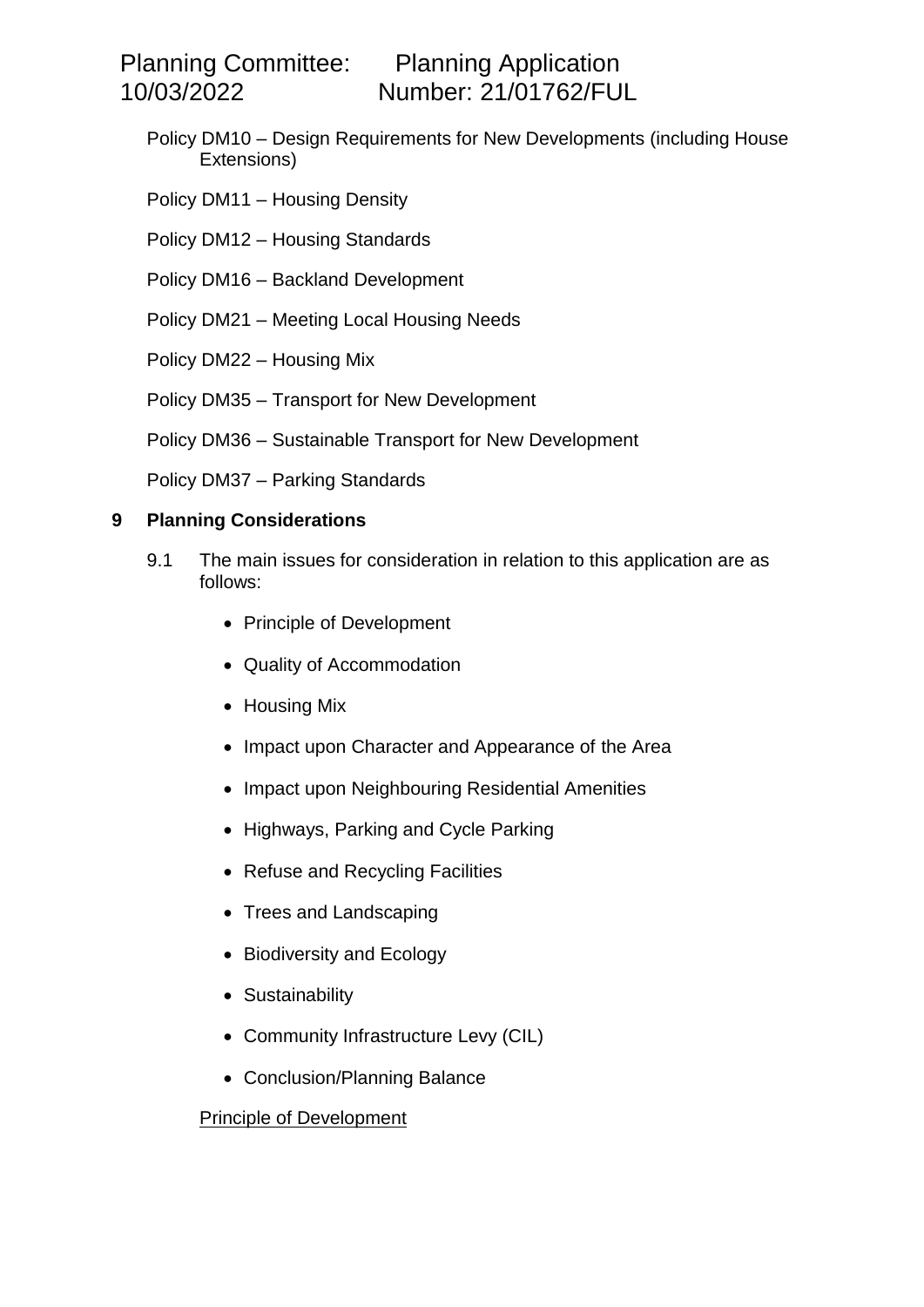- 9.2 Paragraph 60 of the NPPF (2021) states that to support the Government's objective of significantly boosting the supply of homes, it is important that a sufficient amount and variety of land can come forward where it is needed, that the needs of specific housing requirements are addressed and that land with permission is developed without unnecessary delay.
- 9.3 Paragraph 69 of the NPPF (2021) states [inter alia] that small and medium sites can make an important contribution to meeting the housing requirement of an area, and are often built-out relatively quickly.
- 9.4 Policy CS7 (Housing Provision) of the Council's LDF Core Strategy (2007) states that the Council will seek to ensure sufficient housing is provided to meet the Borough's housing requirement. The Council's annual housing target has increased significantly since the adoption of the LDF Core Strategy (2007) and Epsom and Ewell Borough Council currently has an annual housing target of 695 (including 20% buffer) new residential dwellings per year.
- 9.5 Meeting any increase in the annual housing target will be challenging, by reason that the Borough is mostly comprised of existing built up areas, strategic open spaces or Green Belt, therefore the supply of available development sites is now extremely limited. As such, it is important that available sites are optimised for housing delivery.
- 9.6 The planning history of the site is a substantial material consideration in this case. In 2017 (ref. APP/P3610/W/16/3165832) and 2020 (ref. APP/P3610/W/19/3240329) there were two appeals, both dismissed. The proposed development in both of these appeals was for the erection of 4 detached dwellings, arranged at angles to each other and of a contemporary design. The most recent 2020 appeal decision was dismissed on the grounds that the scale and density of the development proposed would have a harmful impact on the character and appearance of the surroundings and result in the loss of trees that make an important contribution to the area.
- 9.7 Policy DM16 (Backland Development) of the Council's LDF Development Management Policies Document (2015) states that there will be a presumption against the loss of rear domestic gardens due to the need to maintain local character, amenity space, green infrastructure and biodiversity.
- 9.8 The Planning Inspectorate in both dismissed appeal decisions concluded that the application site is not a rear garden, therefore the specific presumption against the loss of rear domestic gardens in Policy DM16 does not apply. It was further stated that the principle of achieving some development on the site would be acceptable, and thus the applicant in preparing this scheme has used this decision from which to basis their approach.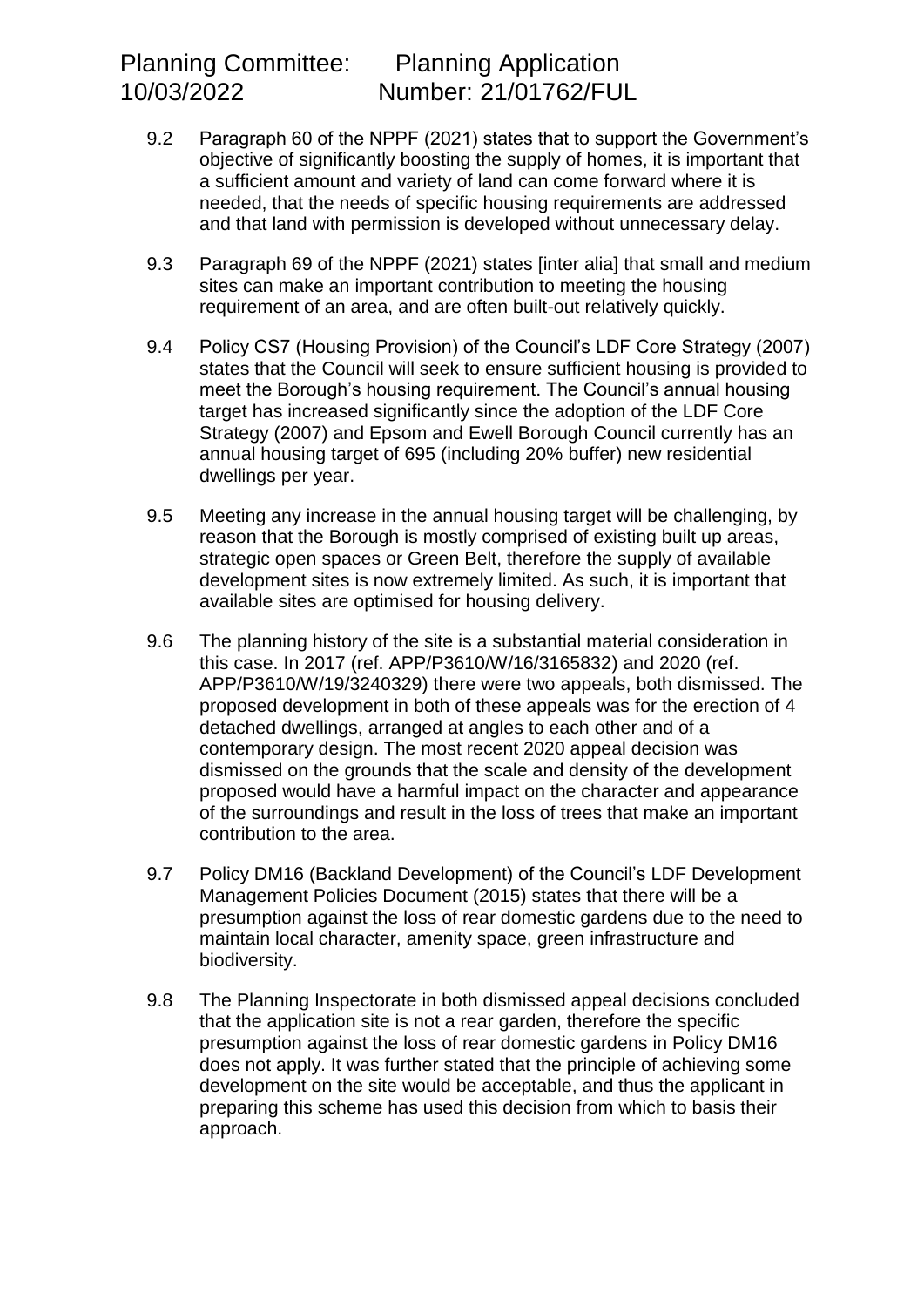- 9.9 The application proposes a net gain of 3 residential units, therefore helping to contribute to these annual housing targets. In addition, the Council are currently unable to demonstrate a 5 year supply of land for the delivery of housing. As such, the presumption in favour of sustainable development and Paragraph 11(d) of the NPPF (2021) is a material planning consideration.
- 9.10 The surrounding area is predominantly residential in character and appearance, therefore current planning policy would not preclude the redevelopment of the site within an already developed urban residential area. As such, the principle of creating additional residential units is acceptable, subject to the below other material planning considerations.

#### Quality of Accommodation

- 9.11 Policy DM12 (Housing Standards) of the Council's LDF Development Management Policies Document (2015) states that all new developments, including conversions, are required to comply with external and internal space standards.
- 9.12 The Nationally Described Space Standards (2015) sets out internal space standards for new dwellings at a defined level of occupancy. It further states that in order to provide one bedspace, a single bedroom has a floor area of at least 7.5sqm and in order to provide two bedspaces, a double (or twin bedroom) has a floor area of at least 11.5sqm.
- 9.13 Paragraph 3.35 of the LDF Development Management Policies Document (2015) states that to provide adequate private amenity space for development of houses, a minimum of total private outdoor space of 70sqm should be provided for 3 or more bedrooms and subject to development viability and practicality the Council will seek a minimum depth of 10 metres of domestic rear garden space.
- 9.14 The application proposes 3 x 5 bedroom detached dwellings.

| <b>Unit</b> | <b>Number of</b><br>Bedrooms (b) /<br><b>Number of Bed</b><br>Spaces (p) | <b>Minimum</b><br><b>Gross Internal</b><br>Area (GIA) | <b>Proposed</b><br><b>GIA</b> |
|-------------|--------------------------------------------------------------------------|-------------------------------------------------------|-------------------------------|
|             | 5b/8p                                                                    | 121sqm                                                | 269sqm                        |
| 2           | 5b/8p                                                                    | 121sqm                                                | 269sqm                        |
| 3           | 5b/9p                                                                    | 121sqm                                                | 400sqm                        |

- 9.15 Policy DM12 (Housing Standards) of the Council's LDF Development Management Policies Document (2015) states that amenity space for all new dwellings should be:
	- (i) private, usable, functional, safe and bio-diverse;
	- (ii) easily accessible from living areas;
	- (iii) orientated to take account of the need for sunlight and shading;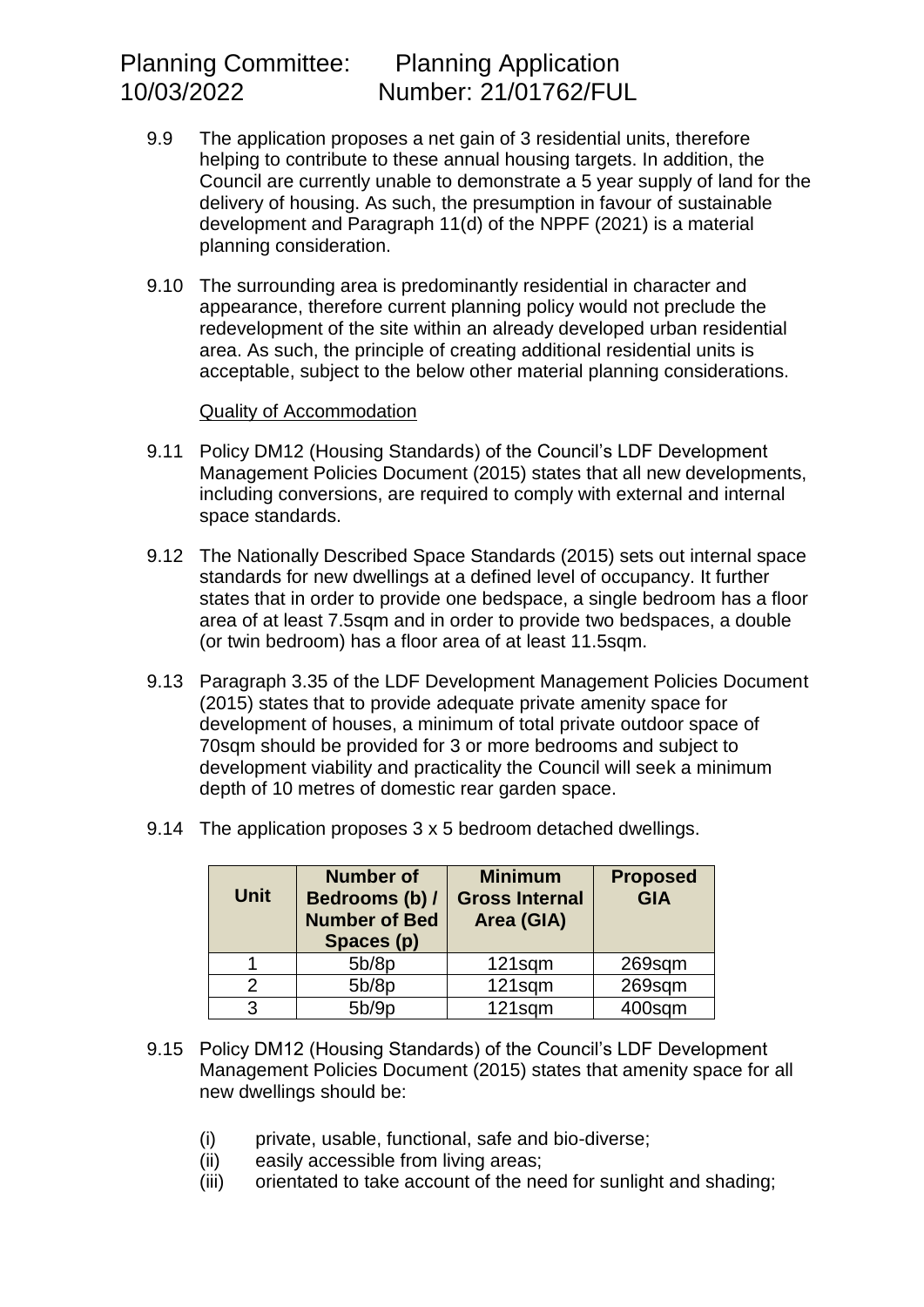- (iv) of a sufficient size to meet the needs of the likely number of occupiers; and
- (v) provide for the needs of families with young children where the accommodation is likely to be occupied as such.
- 9.16 The proposed dwellings would exceed the minimum internal and external space standards set out above, therefore providing adequate internal and private amenity arrangements.
- 9.17 As such, it is considered that the proposal would comply with Policy DM12 (Housing Standards) of the LDF Development Management Policies Document (2015) and the Technical Housing Standards – Nationally Described Space Standards (2015).

## Housing Mix

- 9.18 Policy DM22 (Housing Mix) of the Council's LDF Development Management Policies Document (2015) states that the Council require all residential development proposals for four or more units be comprised of a minimum of 25% 3+ bedroom units, unless it can be demonstrated that the mix would be inappropriate for the location or endanger the viability of the proposal. It further states that on sites particularly suited to largersized family houses, the Council will encourage the proportion of units having 3 or more bedrooms, as specified above, to be exceeded.
- 9.19 It is considered that the site is an appropriate location for larger-sized family houses, therefore the proposal would comply with Policy DM22 (Housing Mix) of the LDF Development Management Policies Document (2015).

## Impact upon Character and Appearance of the Area

- 9.20 The National Planning Policy Framework (NPPF) (2021) attaches great importance to the design of the built environment.
- 9.21 Paragraph 130 of the NPPF (2021) sets out that planning decisions should ensure that developments [inter alia] add to the overall quality of the area, are visually attractive as a result of good architecture, layout and appropriate and effective landscaping and are sympathetic to local character and history, including the surrounding built environment and landscape setting.
- 9.22 Paragraph 134 of the NPPF (2021) states that development that is not well designed should be refused, especially where it fails to reflect local design policies and government guidance on design.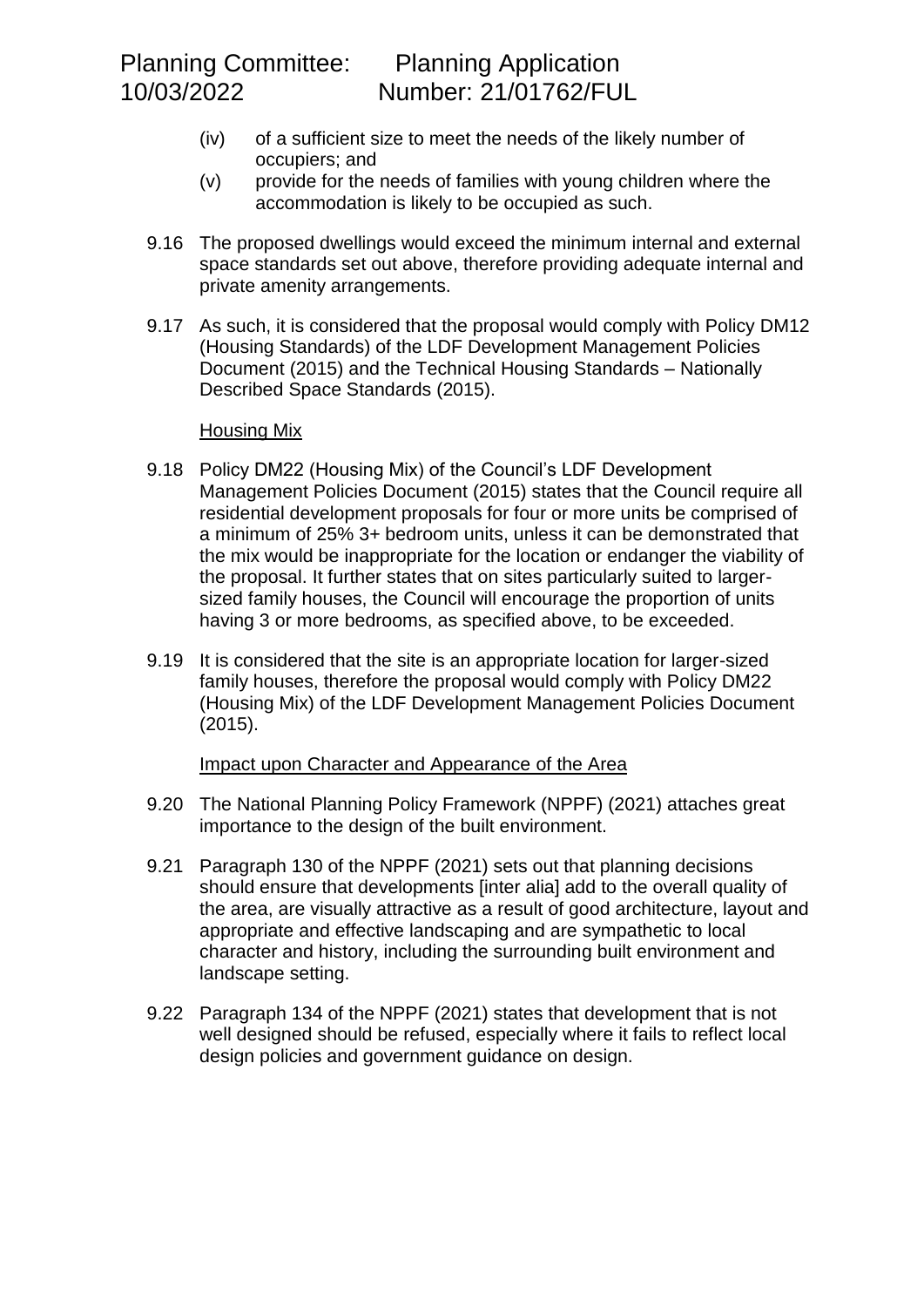- 9.23 Paragraph 3.7.5 of the Council's LDF Core Strategy (2007) sets out that new development should enhance and complement local character, and be capable of integrating well into existing neighbourhoods. Paragraph 3.7.6 states that the Council will expect developments to be of a high quality, creating a safe environment which enhances the public realm and which positively contributes to the townscape.
- 9.24 Policy DM10 (Design Requirements for New Developments (including House Extensions)) of the Council's LDF Development Management Policies Document (2015) states that development proposals will be required to incorporate good design. The most essential elements identified as contributing to the character and local distinctiveness of a street or an area which should be respected, maintained or enhanced include, but are not limited, to the following:
	- Prevailing development typology, including house type, sizes, and occupancy;
	- Prevailing density of the surrounding area;
	- Scale, layout, height, form, massing;
	- Plot width and format which includes spaces between buildings:
	- Building line build up, set back, and front boundary; and
	- Typical details and key features such as roof forms, window format, building materials and design detailing of elevations, existence of grass verges etc.
- 9.25 The proposed layout would be of a more regular, orthogonal pattern of buildings, responding to Links Road and Higher Green. The proposed dwellings would be of a L-shaped footprint and would be designed with a flat roof form, to a maximum height of approximately 6.5 metres.
- 9.26 The proposed dwellings would be located to the rear of the established frontage properties on Links Road and Higher Green, therefore they would not be highly visible from the streetscene. Consequently, the proposed development would not be seen as forming part of the immediate context of the frontage properties on Links Road and Higher Green, therefore any impact upon the streetscene is considered to be negligible.
- 9.27 The proposed development, by reason of its siting in relation to the neighbouring Higher Green Conservation Area and the tree screening that will remain, is not considered to have any significant impact upon the setting of the adjacent Higher Green Conservation Area.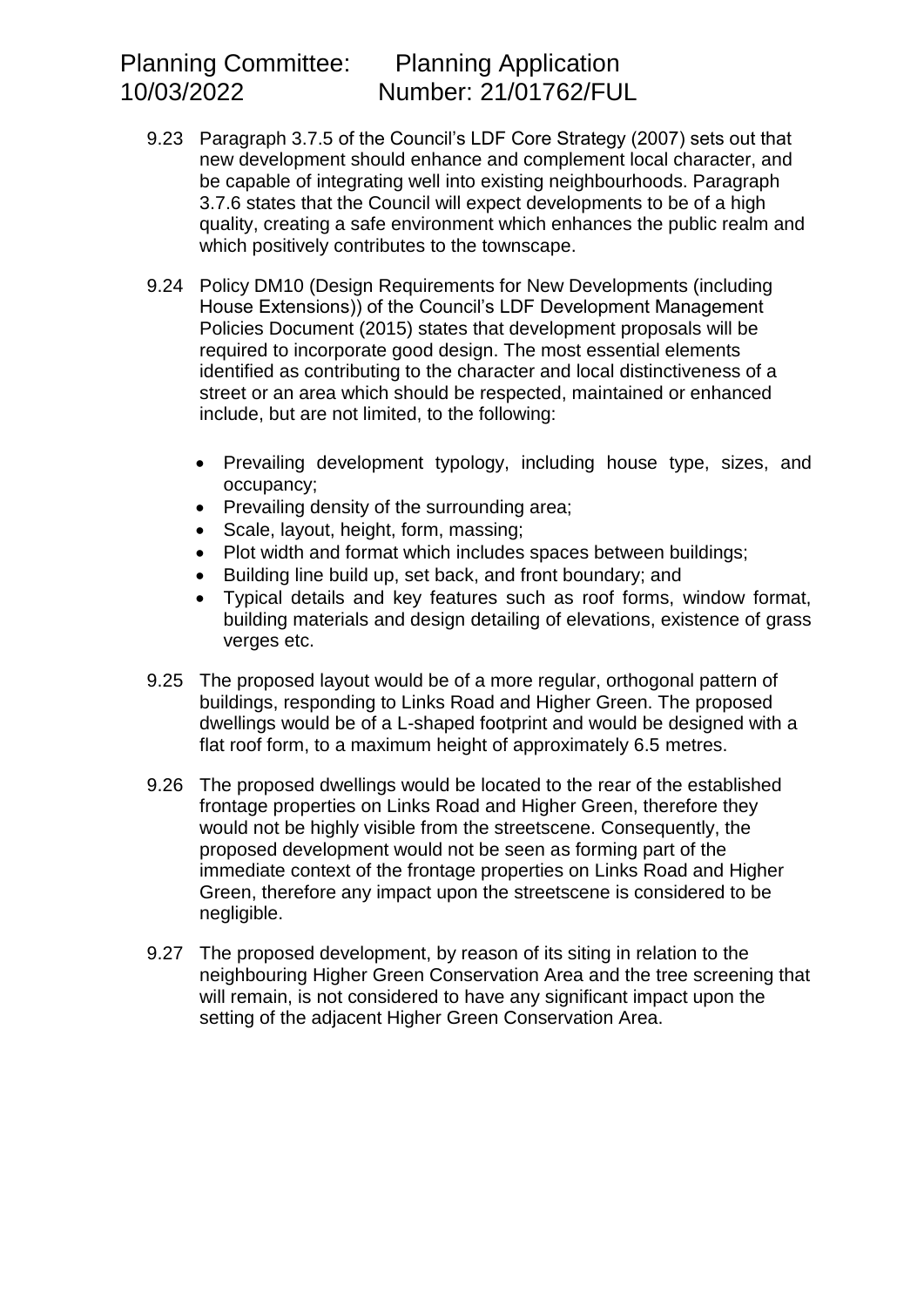- 9.28 The Planning Inspector stated in appeal ref. APP/3610/W/19/3240329; Paragraph 9 that the layout and design of the proposed development is a concern due to its effect on the character and appearance of the area as experienced from the rear of the properties on Links Road. They go onto state in Paragraph 11 that as a result of the density, in views from surrounding properties the dwellings would appear close together which would give them a cluttered appearance. The positioning of the dwellings, at angles to each other, would contrast poorly with the more regular pattern of buildings in the area and would further reinforce the cramped appearance.
- 9.29 It is considered that the applicant has addressed and overcome the previous concerns raised by the Planning Inspector. This scheme would have a reduced developed area, volume and height with an orthogonal alignment of built form which is considered to be more compatible with the surrounding urban grain. The proposed dwellings are considered to be placed more compactly within the centre of the site, therefore maintaining a greater openness to the site.
- 9.30 The choice of materials will be particularly important in terms of designing a high quality development and to ensure that the design is appropriate within the surrounding local context. The proposed materials and finishes would comprise of dark brick, metal cladding and timber cladding for the external walls, ply membrane with grass covering for the roof and dark grey aluminium framed windows. The contemporary materials palette, designed to sit camouflaged amongst the established sylvan backdrop, is considered acceptable in principle in this location, however it is considered that further details and samples should be secured via a planning condition to ensure a high quality appearance of completion of the development.
- 9.31 As such, it is considered, that the proposal would comply with Policy CS5 (The Built Environment) of the LDF Core Strategy (2007) and Policies DM9 (Townscape Character and Local Distinctiveness) and DM10 (Design Requirements for New Developments (including House Extensions)) of the LDF Development Management Policies Document (2015).

#### Impact upon Neighbouring Residential Amenities

9.32 Policy DM10 (Design Requirements for New Developments (including House Extensions)) Council's LDF Development Management Policies Document (2015) seeks to safeguard residential amenities in terms of privacy, outlook, daylight/sunlight and, noise and disturbance.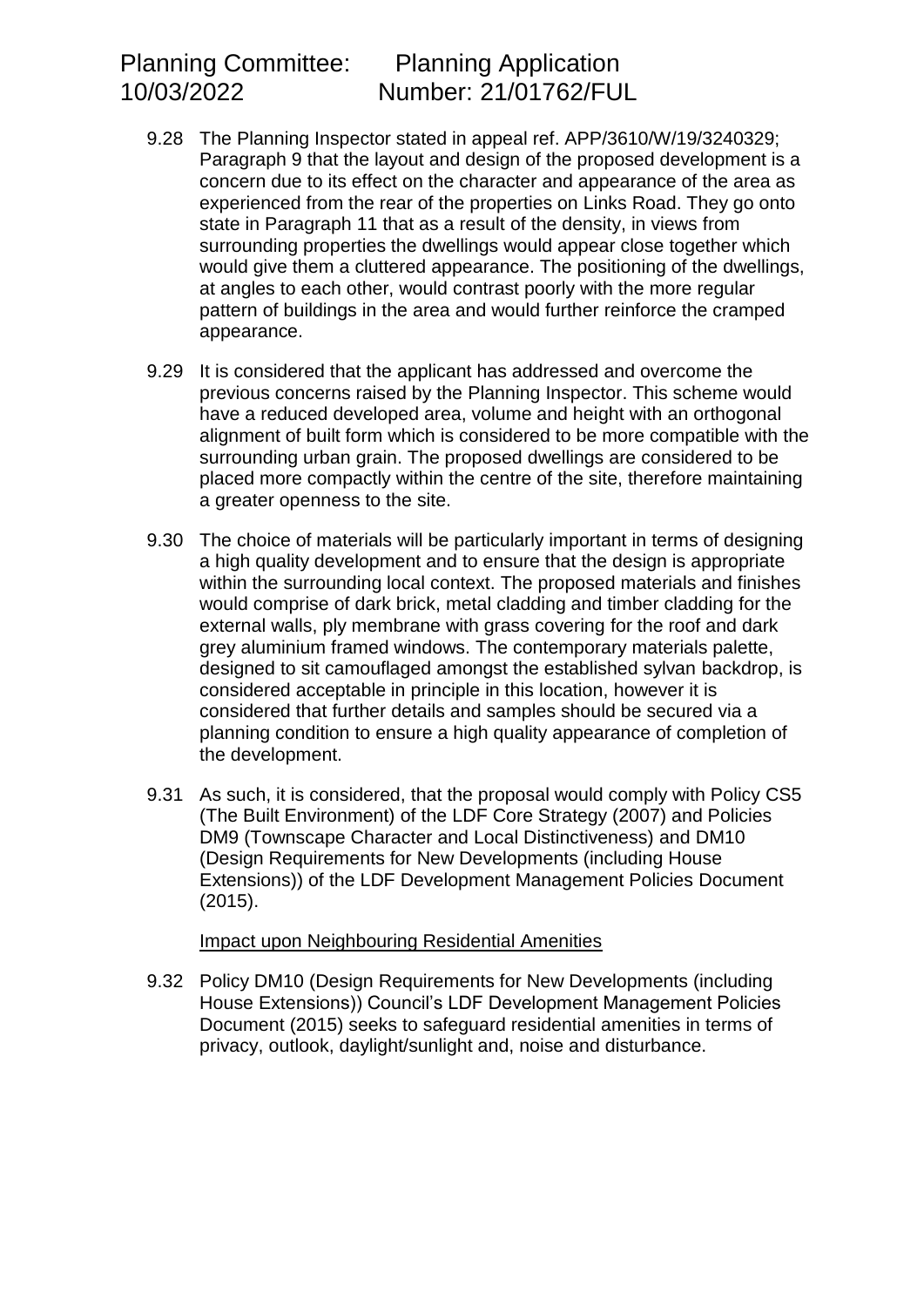- 9.33 It is considered that the location of the proposed dwellings would be of a sufficient distance away from neighbouring properties to ensure there would be no significant impact upon neighbouring residential amenities. The side elevation of Plot 1 would be located approximately 24.8 metres from No. 25 Links Road, the side elevation of Plot 2 would be located approximately 43.1 metres from No. 37 Higher Green and the side elevations of Plot 3 would be located approximately 42.7 metres from No. 41 Higher Green and approximately 37.9 metres from No. 27 Links Road. Furthermore, the majority of the existing screening by trees would remain, therefore any overshadowing would be no greater than the existing set up.
- 9.34 There are no first floor side facing windows, therefore there is not considered to be any undue overlooking or issues regarding privacy to the properties located on Links Road or Higher Green.
- 9.35 There would be more comings and goings in comparison to the existing set up, however any increase in noise and disturbance would be compatible within a built up area/residential setting and would not be significant enough to warrant grounds for refusal.
- 9.36 As such, it is considered that the proposal would not have any detrimental impact upon the residential amenities of neighbouring properties in terms of loss of natural light, overshadowing, loss of privacy, overlooking or loss of outlook and would comply with Policy DM10 (Design Requirements for New Developments (including House Extensions)) of the LDF Development Management Policies Document (2015).

#### Highways, Parking and Cycle Parking

- 9.37 Paragraph 111 of the NPPF (2021) states that development should only be prevented or refused on highway grounds if there would be an unacceptable impact on highway safety, or the residual cumulative impacts on the road network would be severe.
- 9.38 Policy CS16 (Managing Transport and Travel) of the Council's LDF Core Strategy (2007) states [inter alia] that development proposals should provide appropriate and effective parking provision, both on and off-site, and vehicular servicing arrangements and ensure that vehicular traffic generated does not create new, or exacerbate existing, on street parking problems, nor materially increase other traffic problems.
- 9.39 Policy DM37 (Parking Standards) of the Council's LDF Development Management Policies Document (2015) seeks to ensure that new schemes provide an appropriate level of off-street parking to avoid an unacceptable impact on on-street parking conditions and local traffic conditions.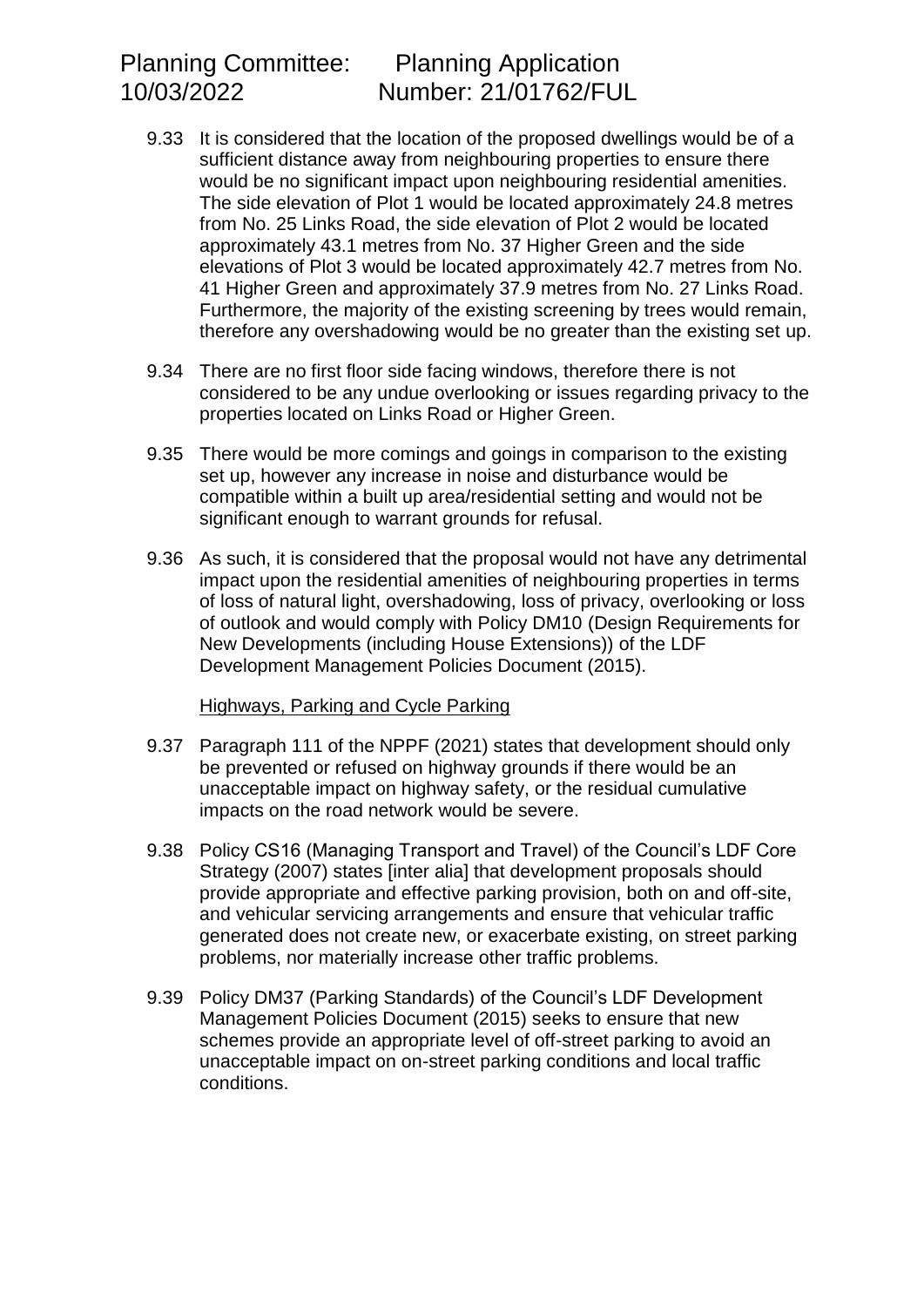- 9.40 Table 1 of the Council's Parking Standards for Residential Development SPD (2015) requires a minimum of 3 off-street car parking spaces per 4+ bedroom house. As such, in accordance with Table 1 the proposal should provide a minimum of 9 car parking spaces.
- 9.41 Surrey Design: A Strategic Guide for Quality Built Environments: Technical Appendix (2002) states that the minimum carriageway for 0-25 dwelling sis 4.1 metres.
- 9.42 Dwg No. 405(PL)05 Proposed Ground Floor GA Plans demonstrates that the proposal would be provided with 9 car parking spaces, 3 per dwelling, therefore complying with the above standards. The existing access strip located between No's. 25 and 27 Links Road has a width of approximately 5.5 metres. This is considered to be of a sufficient width to accommodate two cars to pass (infrequent event due to the number of units proposed) on the access strip. It would comply with the minimum carriageway widths set out above.
- 9.43 The site includes an access strip located between No's. 25 and 27 Links Road.
- 9.44 Surrey County Council Vehicular and Cycle Parking Guidance (2018) requires 2 cycle spaces per 3+ bedroom units. Dwg No. 405(PL)05 – Proposed Ground Floor GA Plans indicates provision for 2 covered and secure bicycle spaces per dwelling, therefore complying with the standards.
- 9.45 Surrey County Council Highway Authority raised no objections to the proposal, subject to planning conditions. The CHA have recommended that a permeable bound material is used for the driveway to prevent any material being dragged onto the highway from vehicles utilising the access. This aspect will be secured via a planning condition.
- 9.46 It is acknowledged that there does not appear to be a dedicated footpath as part of the access strip into the site from Links Road, however by reason of the infrequent use of the access strip due to the number of units proposed, it is considered that a shared space concept where people and traffic are not clearly separated would be acceptable in this instance. Furthermore, no issues were found in any of the previous applications or appeals with regards to access arrangements.
- 9.47 As such, it is considered that the proposal would not give rise to any severe highway impacts and would comply with the NPPF, Policy CS16 (Managing Transport and Travel) of the LDF Core Strategy (2007) and Policy DM37 (Parking Standards) of the LDF Development Management Policies Document (2015).

Refuse and Recycling Facilities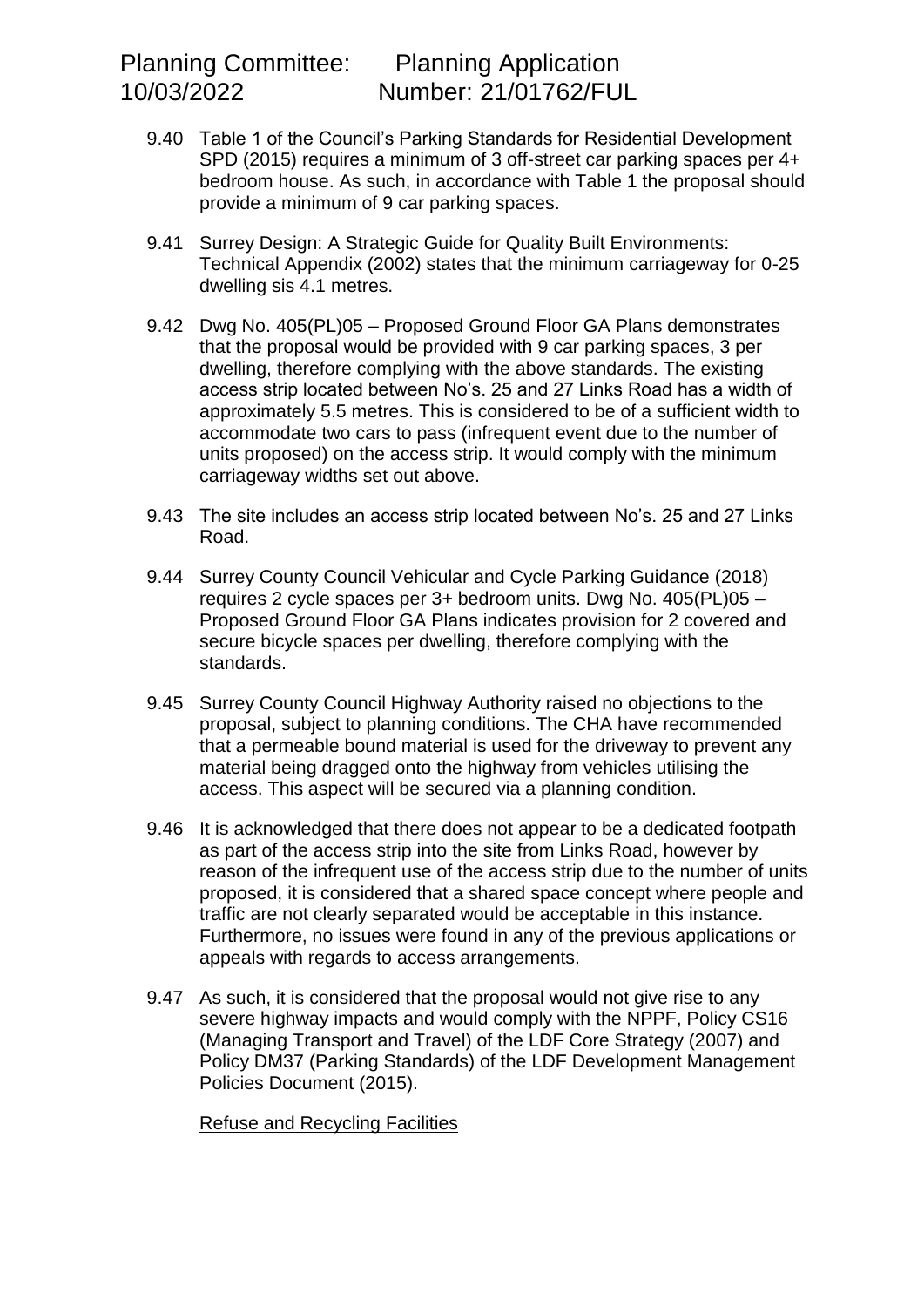- 9.48 Dwg No. 405(PL)05 Proposed Ground Floor GA Plans indicates refuse and recycling storage to the front of each dwelling. It is considered that further details of the refuse/recycling storage shall be provided to ensure that it is fit for purpose. This aspect will be secured via a planning condition.
- 9.49 Section 4.10 of the submitted Design and Access Statement shows a swept path analysis which demonstrates that the refuse vehicle would be able to enter the site and turn and exit in forward gear.

#### Trees and Landscaping

- 9.50 Policy DM5 (Trees and Landscape) of the Council's LDF Development Management Policies Document (2015) sets out that the Borough's trees, hedgerows and other landscape features will be protected and enhanced by [inter alia]:
	- continuing to maintain trees in streets and public open spaces and selectively removing, where absolutely necessary, and replacing and replanting trees;
	- requiring landscape proposals in submissions for new development, which retain existing trees and other important landscape features where practicable and include the planting of new semi-mature trees and other planting.
- 9.51 It is imperative that where possible every effort is made to incorporate as much soft landscaping as possible to avoid an over dominance of hard landscaping.
- 9.52 The applicant has submitted an Arboricultural Implications Report and Method Statement [prepared by David Archer Associates].
- 9.53 The following trees are to be removed to facilitate the development:
	- $\bullet$  T2 Ash (Category C)
	- T28 Lime (Category B)
- 9.54 The Council's Arboricultural Officer has raised some concern with the poor relationship of Plots 1 and 2 with T6, T7 and T8, advising that these Sycamore are very large specimens and they will be very dominant to the house and the garden amenity space. It is considered that one larger plot on this side would be more desirable so there is more garden space and a more harmonious building spatial separation from the trees, however by reason that these are outside the application site and the Council would still be able to control the level of pruning and resist unjust felling proposals, it is considered that two plots/houses on this side would be on balance acceptable.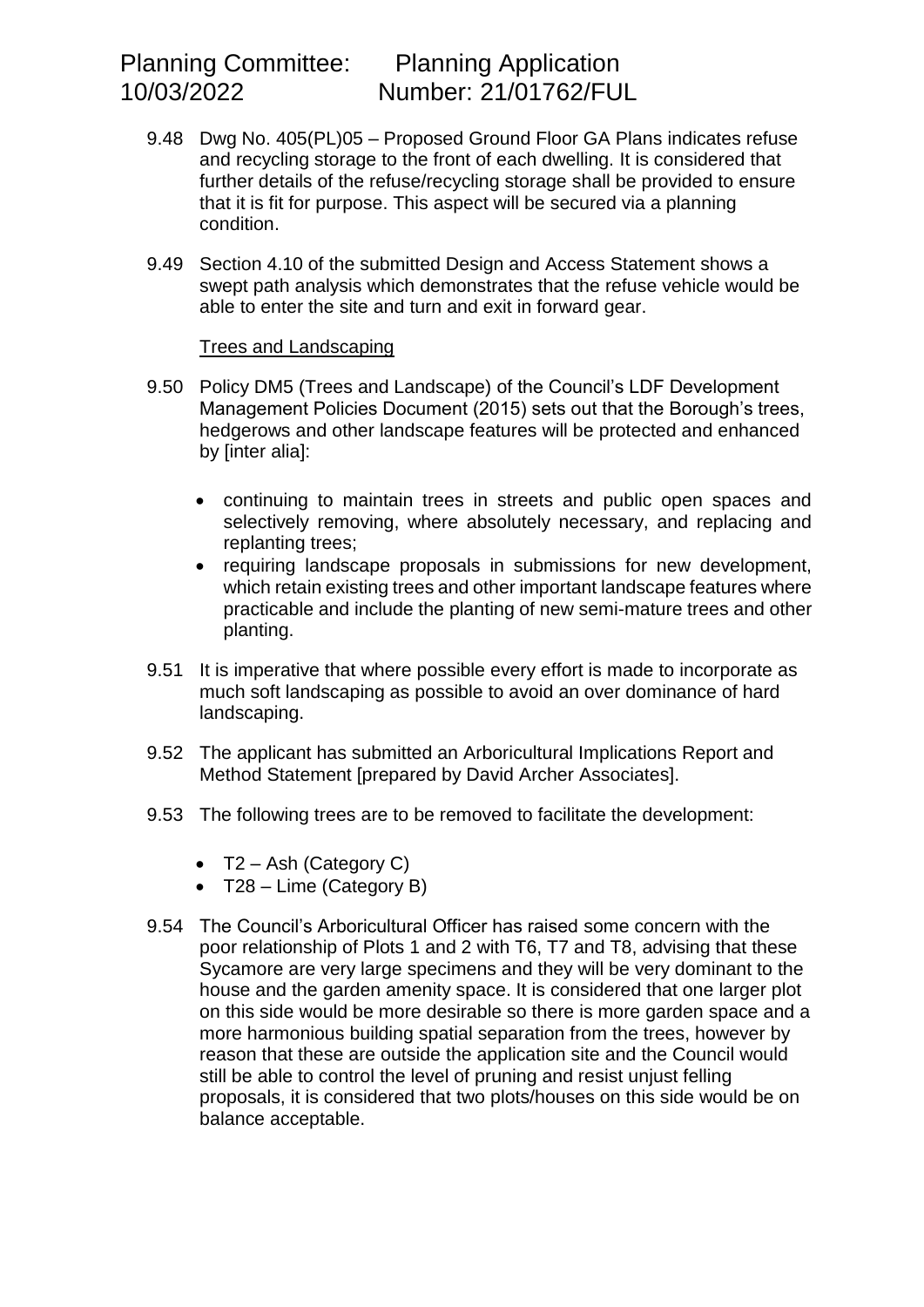- 9.55 The Council's Arboricultural Officer has stated that with the passage of time they no longer consider it sustainable to retain T27 – Horse Chestnut, by reason that this tree has limited useful life expectancy. It is considered that retaining a large tree in such a condition and so dominant to the rear environs of the house it is not sustainable as the tree will quickly become a safety liability.
- 9.56 The siting of the proposed dwellings more compactly within the centre of the site is considered to allow for a greater distance from the root protection areas of nearby trees and is therefore considered to overcome the concerns raised by the Planning Inspector.
- 9.57 The proposed development would comprise of 14 replacement trees, a mix of Silver Birch and Lime trees. There would also be native hedgerow planting throughout the site. It is considered that there would be some betterment on site i.e. more trees are planted than would be lost and thus the loss of T2, T27 and T28 has been mitigated.
- 9.58 It is considered that further details of hard and soft landscaping should be secured via a planning condition. As such, it is considered that the proposal would comply with Policy DM5 (Trees and Landscape) of the LDF Development Management Policies Document (2015).

#### Biodiversity and Ecology

- 9.59 Policy CS3 (Biodiversity) of the Council's LDF Core Strategy (2007) states [inter alia] that wherever possible, new development should contribute positively towards the Borough's biodiversity.
- 9.60 Policy DM4 (Biodiversity and New Development) of the Council's LDF Development Management Policies Document (2015) states that development affecting existing or proposed nature conservation sites and habitats of international, national or local importance will only be permitted if [inter alia] the development would enhance the nature conservation potential of the site or is proven to be necessary for the conservation management of the site.
- 9.61 Policy DM4 (Biodiversity and New Development) of the Council's LDF Development Management Policies Document (2015) further sets out that development affecting any site or building that supports species protected by Law, including their habitats, will only be permitted if appropriate mitigation and compensatory measures are agreed to facilitate the survival of the identified species, keep disturbance to a minimum and provide adequate alternative habitats to ensure no net loss of biodiversity.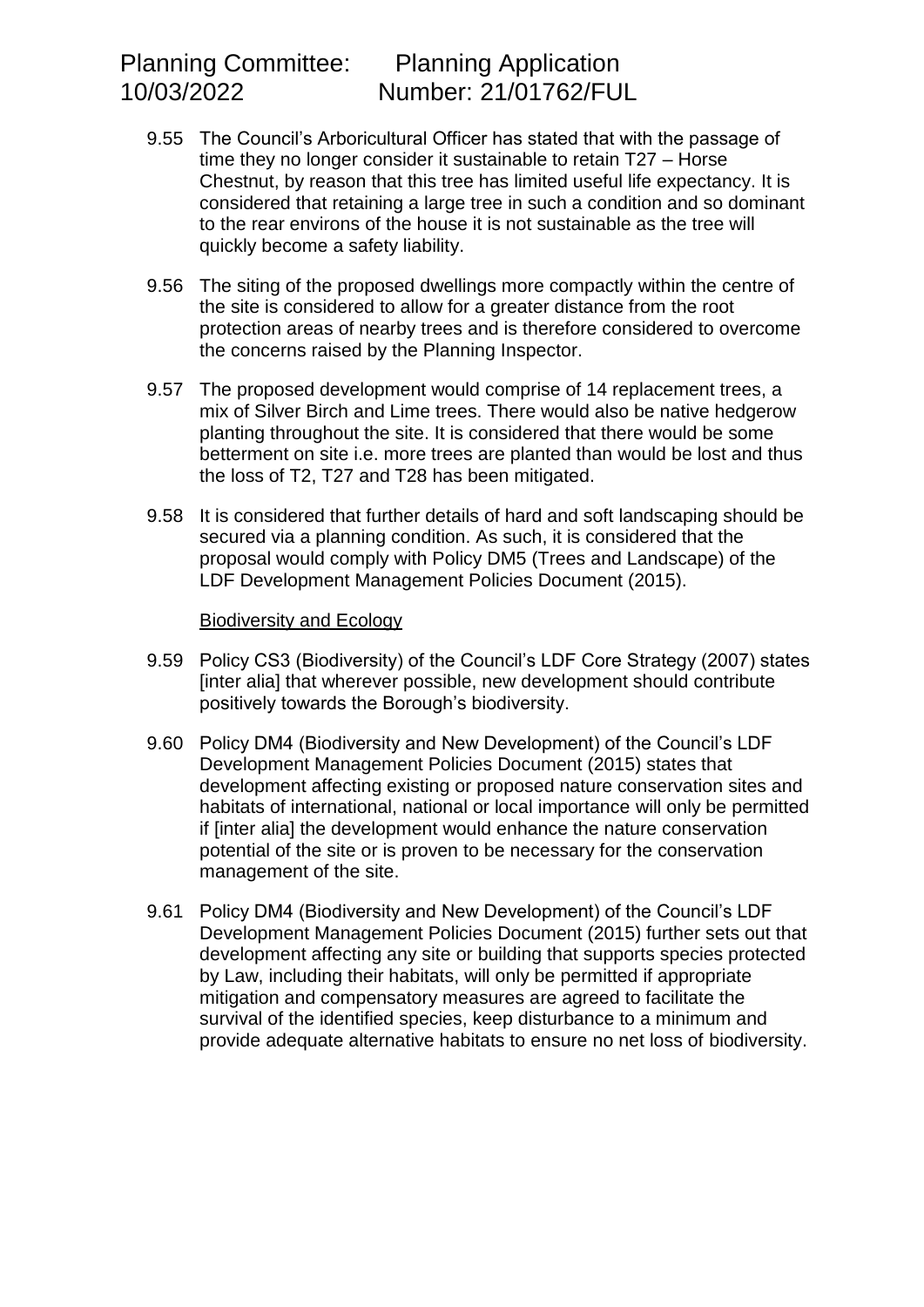- 9.62 The applicant has submitted an Ecological Statement [prepared by The Ecology Co-op Environmental Consultants], following a repeat walkover survey, further to a Phase 1 Habitat survey undertaken in March 2016 and a subsequent updated appraisal in February 2019. It concludes that habitat value and conditions of the site have not significantly changed from those recorded in February 2019 and March 2016.
- 9.63 The Ecology Statement indicates that a number of enhancement measures are proposed to include the creation of native hedgerows, native wildflower green roof planting and bird/bat boxes, as well as the removal of cherry laurel and buddleia could be removed from the site to prevent these non-native invasive species from spreading.
- 9.64 The Council's Ecology Officer has no objections to the findings of the Ecology Statement, subject to a planning condition outlining the implementation and monitoring of the proposed enhancements.
- 9.65 As such, it is considered that the proposal would comply with Policy CS3 (Biodiversity) of the LDF Core Strategy (2007) and Policy DM4 (Biodiversity and New Development) of the LDF Development Management Policies Document (2015).

#### **Sustainability**

- 9.66 Policy CS6 (Sustainability in New Developments) of the Council's LDF Core Strategy (2007) states [inter alia] that development should result in a sustainable environment and ensure that new development minimises the use of energy in the scheme, minimises the emission of pollutants into the wider environment, minimises the energy requirements of construction and incorporates waste management processes.
- 9.67 It is considered that environmental sustainability should be integral to all development.
- 9.68 It is considered that the proposal would be able to secure a sustainable development outcome and would comply with the NPPF (2021), Policy DM4 (Biodiversity and New Development) of the LDF Development Management Policies Document (2015) and Policy CS6 of the LDF Core Strategy (2007).

## Community Infrastructure Levy (CIL)

9.69 The proposal would be CIL liable.

## Conclusion/Planning Balance

9.70 Paragraph 11(d) of the NPPF (2021) states that for decision-making the Council should approve planning permission unless the adverse impacts of doing so would significantly and demonstrably outweigh the benefits.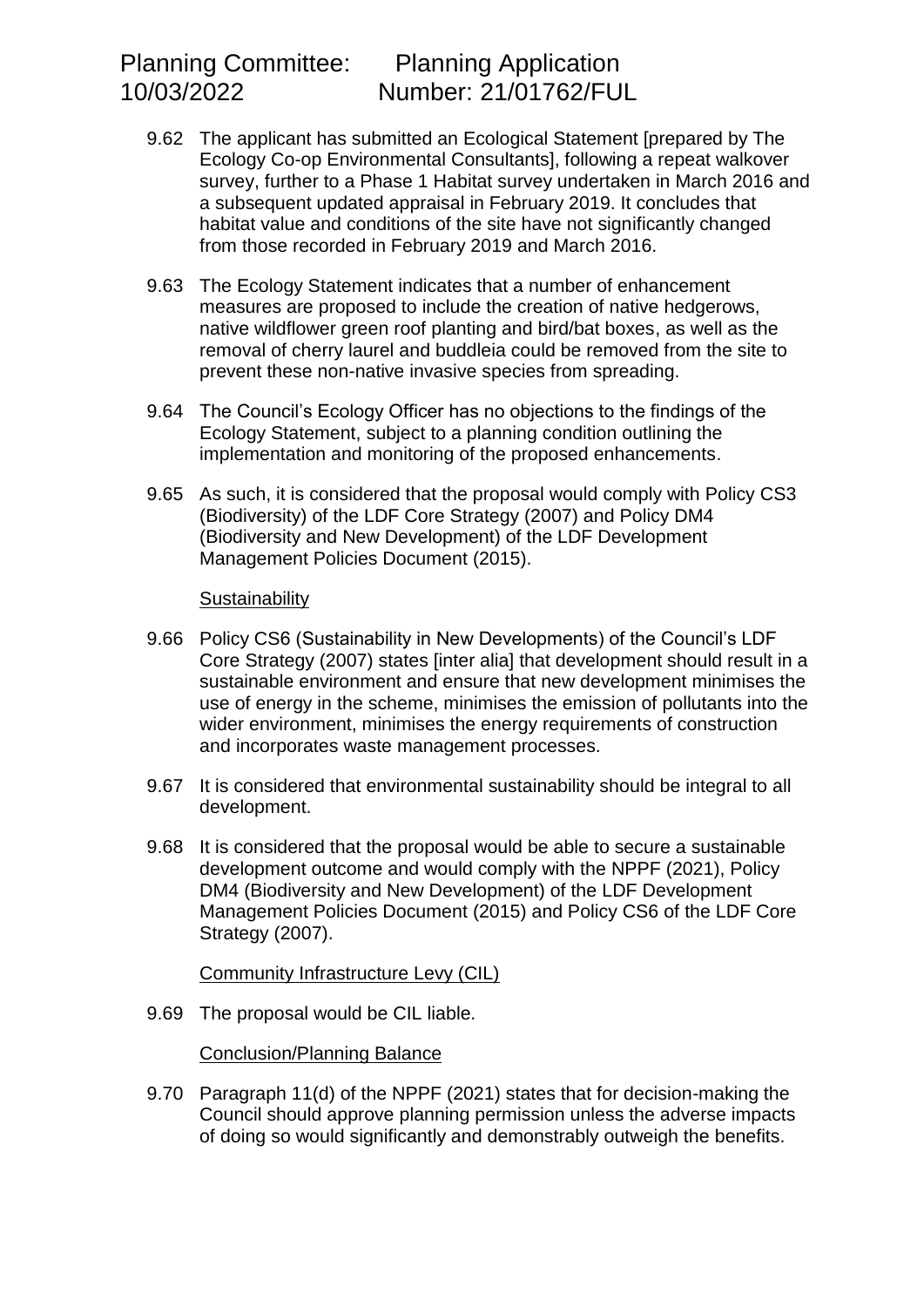- 9.71 The Council are unable to demonstrate a 5 year supply of land for the delivery of housing. As such, the presumption in favour of sustainable development and Paragraph 11(d) of the NPPF (2021) is a material planning consideration.
- 9.72 The provision of 3 family-sized residential units each with private amenity space would provide a significant public benefit, which weighs in favour of the scheme. Paragraph 60 of the NPPF (2021) states that to support the Government's objective of significantly boosting the supply of homes, it is important that a sufficient amount and variety of land can come forward where it is needed, that the needs of specific housing requirements are addressed and that land with permission is developed without unnecessary delay. The provision of additional housing comprises a substantial social benefit.
- 9.73 Taking all the matters into account, including all other material planning considerations, it is found that the benefits would significantly and demonstrably outweigh the minor negative impacts when assessed against the policies of the NPPF as a whole. The proposal would represent sustainable development. It is considered that the proposal has taken into account and overcome the previous concerns raised by the Planning Inspector on the harmful effect on the character and appearance of the surrounding area/experienced from the rear of properties on Links Road and the relationship with nearby trees and overcome them.

# **CONDITION(S):**

(1) The development hereby permitted shall begin before the expiration of three years from the date of this permission.

**Reason**: To comply with Section 91(1) of the Town and Country Planning Act 1990 as amended by Section 51(1) of the Planning and Compulsory Purchase Act 2004.

(2) The development hereby permitted shall be carried out in accordance with the following approved plans:

405(PL)00 Location Plan 405(PL)02 Proposed Ground Floor Site Plan 405(PL)03 Proposed First Floor Site Plan 405(PL)04 Proposed Roof Level Site Plan 405(PL)05 Proposed Ground Floor GA Plans 405(PL)06 Proposed First Floor GA Plans 405(PL)07 Proposed Elevations – Unit 1 405(PL)08 Proposed Elevations – Unit 2 Preliminary Ecological Appraisal Phase 1 Habitat Assessment Ecological Statement Arboricultural Implications Report and Method Statement Energy and Sustainability Statement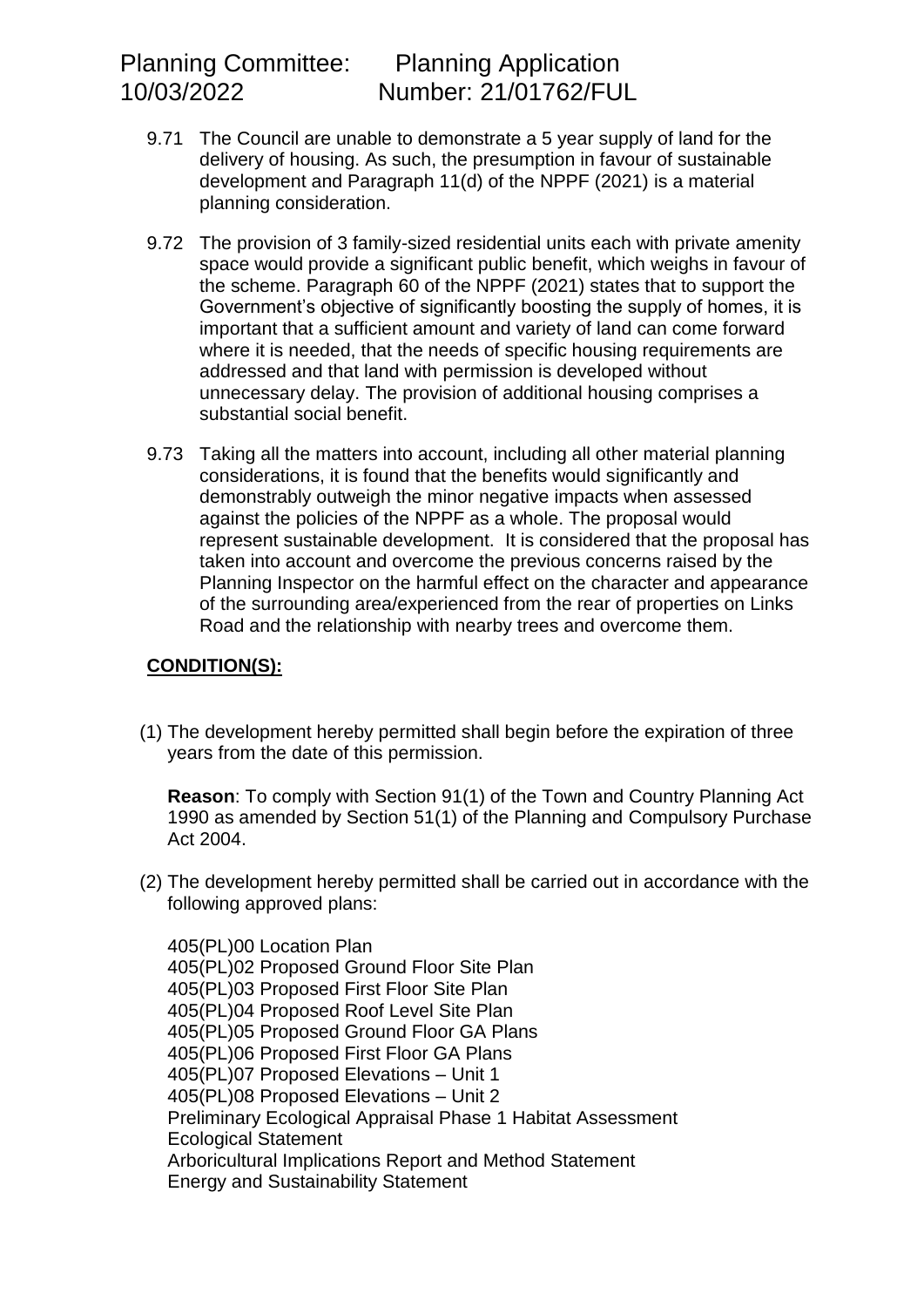**Reason**: For the avoidance of doubt and in the interests of proper planning.

(3) Prior to above ground works, details and samples of all external materials (including boundary treatment) to be used for the development shall be submitted to and approved in writing by the Local Planning Authority. The development shall be carried out in accordance with the approved details.

**Reason**: To secure a satisfactory appearance on completion of the development in accordance with Policy CS5 (The Built Environment) of the LDF Core Strategy (2007) and Policies DM9 (Townscape Character and Local Distinctiveness) and DM10 (Design Requirements for New Developments (including House Extensions)) of the LDF Development Management Policies Document (2015).

(4) Prior to beneficial occupation, details of the design and external appearance of the boundary treatment shall be submitted to and approved in writing by the Local Planning Authority. The development shall thereafter by constructed in accordance with the approved details.

**Reason**: In order to safeguard the visual amenities of the area and to safeguard the amenities of the occupiers of neighbouring properties in accordance with Policy CS5 (The Built Environment) of the LDF Core Strategy (2007) and Policy DM10 (Design Requirements for New Developments (including House Extensions)) of the LDF Development Management Policies (2015).

(5) Prior to above ground works, details of existing and proposed finished site levels, finished floor and ridge levels of the proposed dwelling to be erected, and finished external surface levels have been submitted to and approved in writing by the Local Planning Authority. The development shall thereafter be constructed in accordance with the approved details.

**Reason**: In order to safeguard the visual amenities of the area / in order to safeguard the amenities of the occupiers of neighbouring properties in accordance with Policy CS5 (The Built Environment) of the LDF Core Strategy (2007) and Policy DM10 (Design Requirements for New Developments (including House Extensions)) of the LDF Development Management Policies (2015).

(6) Prior to above ground works, details of a scheme of hard and soft landscaping shall be submitted to and approved in writing by the Local Planning Authority. The approved scheme shall be implemented so that planting can be carried out during the first planting season following the occupation of the building(s) or the completion of the development whichever is the sooner. All planted materials shall be maintained for five years and any trees or shrubs which die during this period shall be replaced in the first available planting season, and the area shown to be landscaped shall be permanently retained for that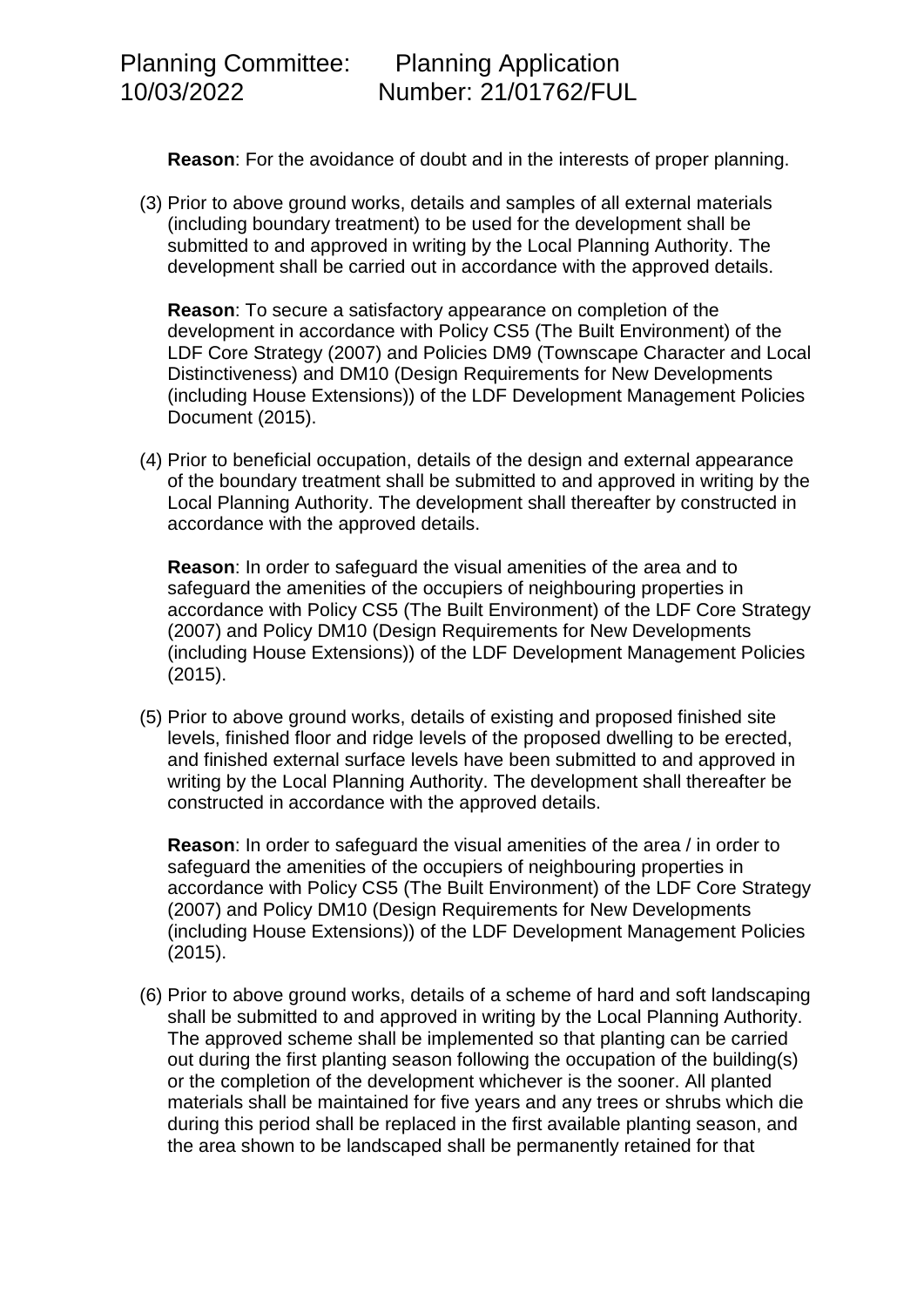purpose only, unless otherwise agreed in writing by the Local Planning Authority.

**Reason**: In the interests of visual amenity and to secure a satisfactory appearance on completion of the development in accordance with Policy DM10 (Design Requirements for New Developments (including House Extensions)) of the LDF Development Management Policies Document (2015).

(7) The approved areas of hardstanding will be porous or permeable, or shall direct surface water to a porous or permeable surface within the site and shall thereafter be maintained as such.

**Reason**: To reduce surface water runoff from the site in accordance with Policy CS6 (Sustainability in New Developments) and Policy DM10 (Design Requirements for New Developments (including House Extensions)) of the LDF Development Management Policies Document (2015).

(8) No part of the development shall be first occupied unless and until the proposed modified vehicle access has been constructed using a permeable bound material in accordance with a scheme to be submitted to and approved in writing by the Local Planning Authority.

**Reason**: In order that the development would not prejudice highway safety, nor cause inconvenience to other highway users, and to accord with the NPPF (2021) and Policy DM35 (Transport and New Development) of the LDF Development Management Policies Document (2015).

(9) No part of the development shall be first occupied unless and until the proposed pedestrian access has been constructed in accordance with Dwg No. 405 (PL) 02 Rev C.

**Reason**: In order that the development would not prejudice highway safety, nor cause inconvenience to other highway users, and to accord with the NPPF (2021) and Policy DM35 (Transport and New Development) of the LDF Development Management Policies Document (2015).

(10) The development hereby approved shall not be first occupied unless and until space has been laid out within the site in accordance with Dwg No. 405 (PL) 02 Rev C for vehicles to be parked and for vehicles to turn so that they may enter and leave the site in forward gear. Thereafter the parking and turning areas shall be retained and maintained for their designated purposes.

**Reason**: In order that the development would not prejudice highway safety, nor cause inconvenience to other highway users, and to accord with the NPPF (2021) and Policies DM35 (Transport and New Development) and DM37 (Parking Standards) of the LDF Development Management Policies Document (2015).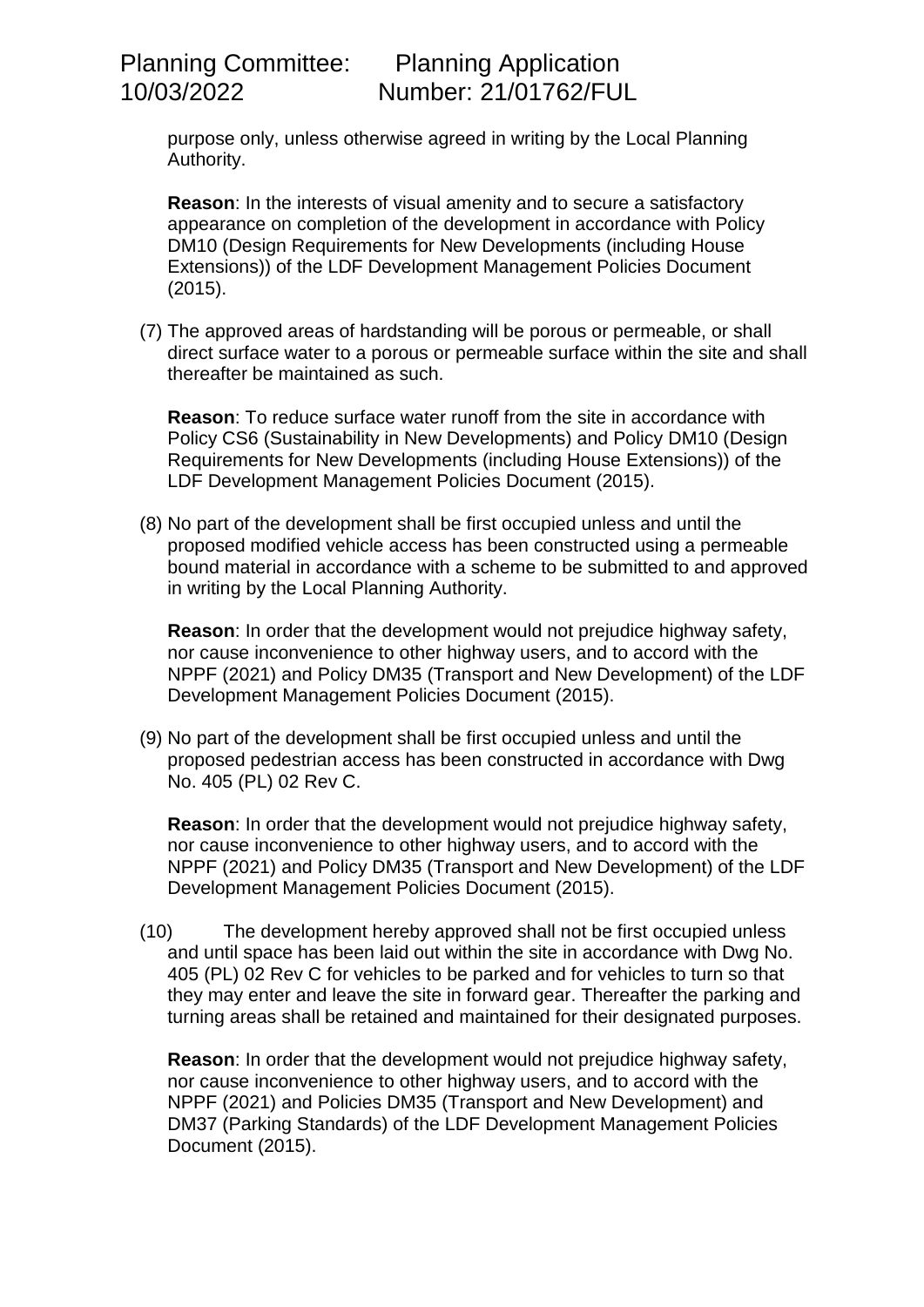(11) The development hereby approved shall not be occupied unless and until each of the proposed dwellings are provided with a fast charge socket (current minimum requirements - 7 kw Mode 3 with Type 2 connector - 230v AC 32 Amp single phase dedicated supply) in accordance with a scheme to be submitted and approved in writing by the Local Planning Authority and thereafter retained and maintained to the satisfaction of the Local Planning Authority.

**Reason**: In recognition of Section 9 "Promoting Sustainable Transport" of the NPPF (2021) and to accord with Policy DM36 (Sustainable Transport for New Development) of the LDF Development Management Policies Document (2015).

- (12) No development shall commence until a Construction Transport Management Plan, to include details of:
	- (a) parking for vehicles of site personnel, operatives and visitors;
	- (b) loading and unloading of plant and materials;
	- (c) storage of plant and materials;
	- (d) provision of boundary hoarding behind any visibility zones;
	- (e) measures to prevent the deposit of materials on the highway;
	- (f) before and after construction condition surveys of the highway and a commitment to fund the repair of any damage caused;
	- (g) on-site turning for construction vehicles (or measures for traffic management)

has been submitted to and approved in writing by the Local Planning Authority. Only the approve details shall be implemented during construction of the development.

**Reason**: In order that the development would not prejudice highway safety, nor cause inconvenience to other highway users, and to accord with the NPPF (2021) and Policy DM35 (Transport and New Development) of the LDF Development Management Policies Document (2015).

(13) The development hereby approved shall not be occupied until details of the refuse and recycling facilities for the occupants of the dwellings hereby approved have been submitted to and approved in writing by the Local Planning Authority. These facilities shall be fully implemented and made available for use prior to occupation of the development hereby permitted and shall thereafter be retained for use at all times.

**Reason**: To ensure the provision of satisfactory refuse and recycling facilities in accordance with Policy DM10 (Design Requirements for New Developments (including House Extensions)) of the LDF Development Management Policies Document (2015).

(14) Prior to commencement of the development (other than ground works and access construction) a Tree Protection Plan and Method Statement in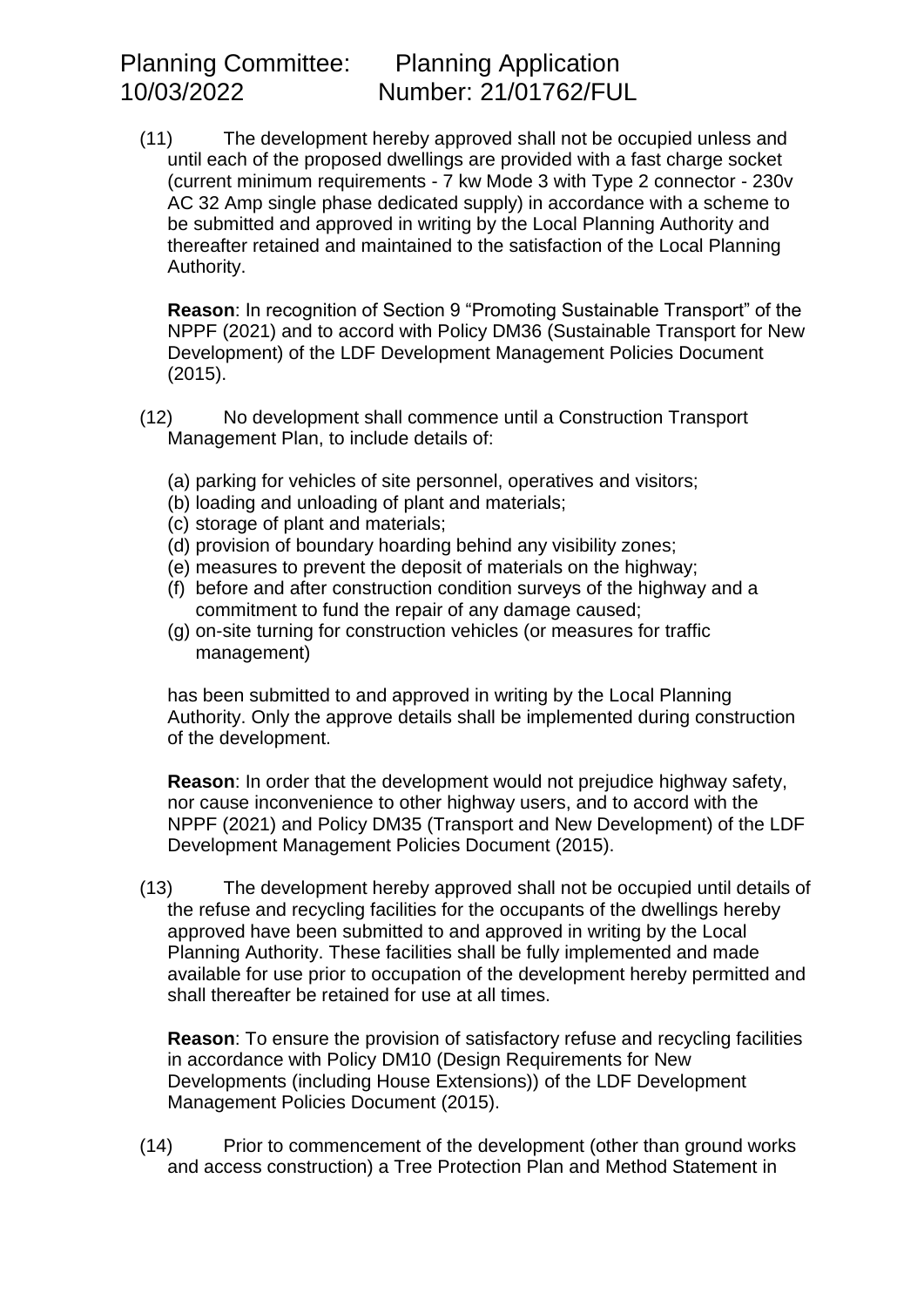accordance with British Standard 5837:2012 (or later revision) shall be submitted to and approved in writing by the Local Planning Authority. The development shall be carried out in accordance with the agreed details and no equipment, machinery or materials shall be brought onto the site for the purposes of the development until fencing has been erected in accordance with the Tree Protection Plan. Within any area fenced in accordance with this condition, nothing shall be stored, placed or disposed of above or below ground, the ground level shall not be altered, no excavations shall be made, nor shall any fires be lit, without the prior written consent of the Local Planning Authority. The fencing shall be maintained in accordance with the approved details, until all equipment, machinery and surplus materials have been moved from the site.

**Reason**: To protect the trees on site which are to be retained in the interests of visual amenities in accordance with Policy CS5 (The Built Environment) of the LDF Core Strategy (2007) and Polices DM5 (Trees and Landscape) and DM9 (Townscape Character and Local Distinctiveness) of the LDF Development Management Policies Document (2015).

(15) The development hereby approved shall be carried out in accordance with the submitted Arboricultural Implications Report. A completed schedule of site supervision inspection and monitoring of the arboricultural protection measures shall be submitted to and approved in writing by the Local Planning Authority within 28 days from completion of the development hereby approved. This condition may only be fully discharged on completion of the development, subject to satisfactorily written evidence of compliance through contemporaneous supervision and monitoring of the tree protection throughout the construction by a suitably qualified and pre-appointed tree specialist.

**Reason**: To protect the trees on site which are to be retained in the interests of visual amenities of the locality in accordance with Policy CS5 (The Built Environment) of the LDF Core Strategy (2007) and Policy DM5 (Tree and Landscape) of the LDF Development Management Policies Document (2015).

(16) Prior to above groundworks a scheme to enhance the biodiversity interest of the site and a plan of its implementation in accordance with the proposals outlined in the Ecological Statement [prepared by The Ecology Coop Environmental Consultants] shall be submitted to and approved in writing by the Local Planning Authority. The scheme shall be implemented in full prior to the occupation of the development hereby approved and thereafter maintained.

**Reason**: To preserve and enhance biodiversity and habitats in accordance with Policy CS3 (Biodiversity and Nature Conservation Areas) of the LDF Core Strategy (2007) and Policy DM4 (Biodiversity and New Development) of the LDF Development Management Policies Document (2015).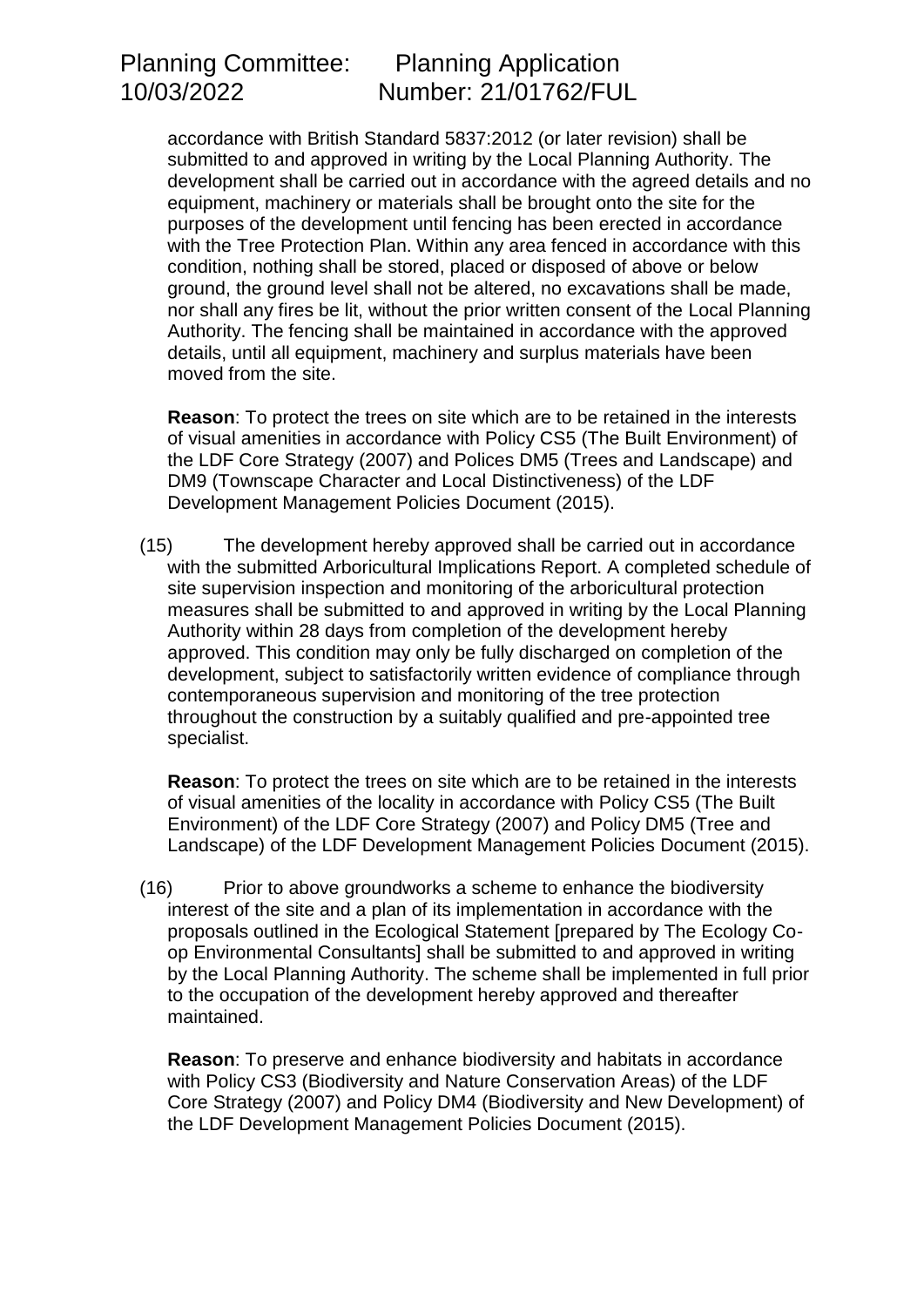## **INFORMATIVE(S):**

- (1) In dealing with the application the Council has implemented the requirement in the National Planning Policy Framework to work with the applicant in a positive and proactive way. We have made available detailed advice in the form or our statutory policies in the Core Strategy, Supplementary Planning Documents, Planning Briefs and other informal written guidance, as well as offering a full pre-application advice service, in order to ensure that the applicant has been given every opportunity to submit an application which is likely to be considered favourably.
- (2) Your attention is drawn to the need to comply with the relevant provisions of the Building Regulations, the Building Acts and other related legislation. These cover such works as - the demolition of existing buildings, the erection of a new building or structure, the extension or alteration to a building, change of use of buildings, installation of services, underpinning works, and fire safety/means of escape works. Notice of intention to demolish existing buildings must be given to the Council's Building Control Service at least 6 weeks before work starts. A completed application form together with detailed plans must be submitted for approval before any building work is commenced.
- (3) When undertaking demolition and/or building work, please be considerate to your neighbours and do not undertake work before 8am or after 6pm Monday to Friday, before 8am or after 1pm on a Saturday or at any time on Sundays or Bank Holidays. Furthermore, please ensure that all vehicles associated with the construction of the development hereby approved are properly washed and cleaned to prevent the passage of mud and dirt onto the adjoining highway. You are advised that the Council does have formal powers to control noise and nuisance under The Control of Pollution Act 1974, the Clean Air Acts and other relevant legislation. For further information and advice, please contact - Environmental Health Department Pollution Section.
- (4) The Party Wall Act 1996 requires a building owner to notify, and obtain formal agreement from, any adjoining owner, where the building owner proposes to:
	- carry out work to an existing party wall:
	- build on the boundary with a neighbouring property;
	- in some circumstances, carry out groundwork's within 6 metres of an adjoining building.

Notification and agreements under this Act are the responsibility of the building owner and are quite separate from Building Regulations, or Planning Controls. The Building Control Service will assume that an applicant has obtained any necessary agreements with the adjoining owner, and nothing said or implied by the Council should be taken as removing the necessity for the building owner to comply fully with the Party Wall Act. Further information and advice is to be found in "The Party Walls etc. Act 1996 - Explanatory Booklet".